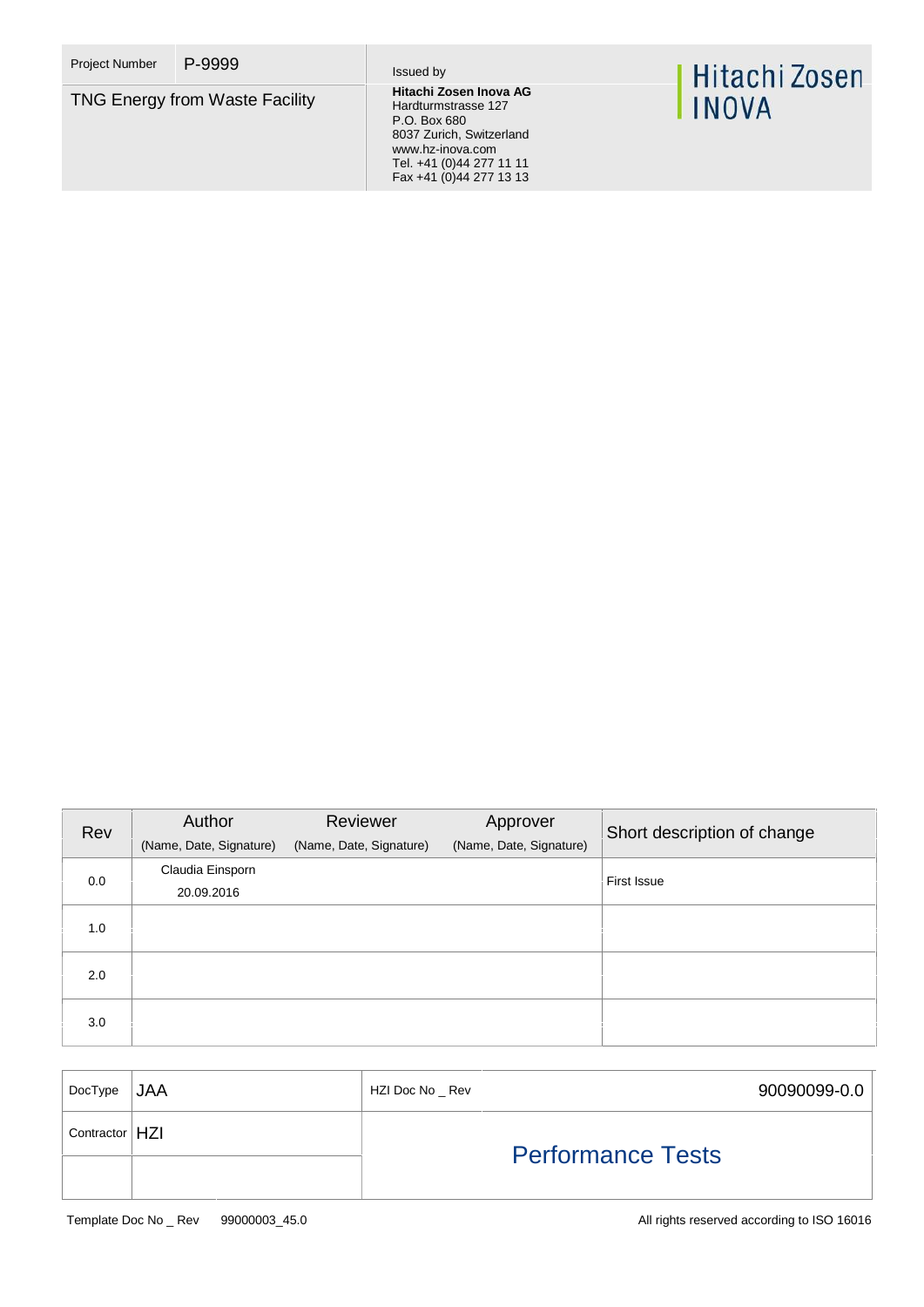# | Hitachi Zosen<br>| INOVA

90090099-0.0 DocNo:

# **Table of Content**

| 1        |                          | 3 |
|----------|--------------------------|---|
| 1.1      |                          |   |
| 1.2      |                          |   |
| 1.2.1    |                          |   |
|          |                          |   |
| 1.2.2    |                          |   |
| 1.3      |                          |   |
| 1.3.1    |                          |   |
| 1.3.1.1  |                          |   |
| 1.4      |                          |   |
| 1.4.1    |                          |   |
| 1.4.2    |                          |   |
| 1.4.3    |                          |   |
| 1.4.4    |                          |   |
| 1.4.5    |                          |   |
| 1.4.6    |                          |   |
| 1.4.7    |                          |   |
| 1.4.8    |                          |   |
| 1.4.9    |                          |   |
| 1.4.10   |                          |   |
| 1.4.11   |                          |   |
| 1.4.12   |                          |   |
| 1.4.13   |                          |   |
| 1.4.14   |                          |   |
| 1.4.15   |                          |   |
| 1.4.16   |                          |   |
| 1.4.16.1 |                          |   |
| 1.4.16.2 |                          |   |
| 1.4.16.3 |                          |   |
| 1.4.17   |                          |   |
| 1.4.17.1 |                          |   |
| 1.4.17.2 |                          |   |
| 1.4.17.3 |                          |   |
| 1.4.17.4 |                          |   |
| 1.4.17.5 |                          |   |
| 1.4.18   |                          |   |
| 1.4.19   |                          |   |
| 1.4.20   |                          |   |
| 1.4.21   |                          |   |
| 1.4.22   |                          |   |
| 1.5      |                          |   |
| 1.6      | <b>Availability Test</b> |   |
| 1.6.1    |                          |   |
| 1.6.1.1  |                          |   |
|          |                          |   |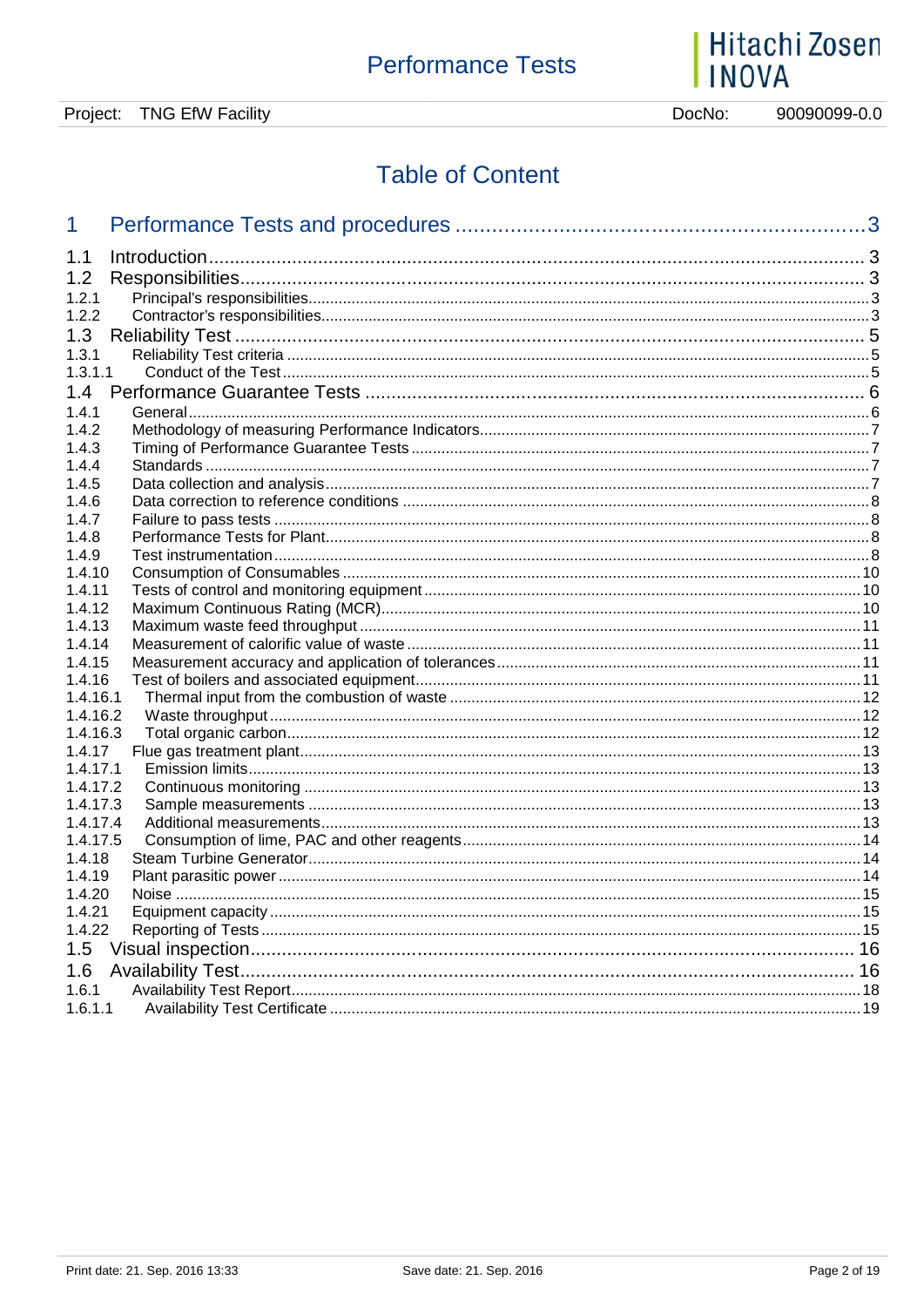# **1 Performance Tests and procedures**

## **1.1 Introduction**

Figure 1 in Schedule 13 provides an overview of all of the phases of testing required under this Contract. Schedule 13 describes the factory testing necessary for the various equipment supplied to the facility. Schedule 14 details the requirements for commissioning equipment and the Plant in order to receive the Construction Completion Certificate. Schedule 15 describes the procedures required to achieve Take Over. This Schedule describes the Reliability Test and Performance Guarantee Tests to be completed successfully in order to achieve the Performance Test Certificate and the Availability Test to be completed in order to achieve the Provisional Acceptance Certificate.

These are:

- 1. Reliability Test
- 2. Successful completion of the Performance Tests;
- 3. A final visual internal inspection of the Contractor's Works;
- 4. Successful completion of the Availability Test;
- 5. Acceptance Certificate Issue

For the purposes of these tests the entire Plant can be tested at once, or each half of the plant (two process steams and its corresponding power island) may be tested in term.

# **1.2 Responsibilities**

#### **1.2.1 Principal's responsibilities**

The Principal will provide the operating and maintenance personnel required for normal operation of the Plant as set out in Schedule 3 (Responsibilities of Principal), who shall already have been adequately trained by the Contractor in compliance with Schedule 9 (Training by Contractor) and the Project Management Plan.

The Contractor shall plan and supervise all operational and testing activities in accordance with the Test Protocol and the Approved Programme.

No claim by the Contractor arising from incorrect operation of the Plant shall be allowed, unless there has been a clear failure by the Principal's personnel to carry out reasonable instructions laid down in the Contractor's Commissioning and Test Protocols or to comply with other written instructions from the Contractor.

The Principal will provide, at the Principal's expense, all Consumables after first fill including those used during the Reliability, Performance Guarantee and Availability Tests. Any steam, electricity or output products produced shall be the property of the Principal.

#### **1.2.2 Contractor's responsibilities**

The Contractor shall:

- 1. provide adequate personnel for the responsible supervision and attendance during the Reliability and Performance Guarantee Test Period on a 24-hour basis;
- 2. be responsible for its supervisory and commissioning staff and their expenses. The Contractor shall be responsible for the supervision and operation of the Plant during the Reliability and Performance Guarantee Test Period and any faults due to incorrect operation of the Plant during the Reliability and Performance Guarantee Test Period shall be the Contractor's responsibility;
- 3. provide all equipment, tools, materials, spare parts, additional labour, etc., for conducting the Reliability and Performance Guarantee Test; and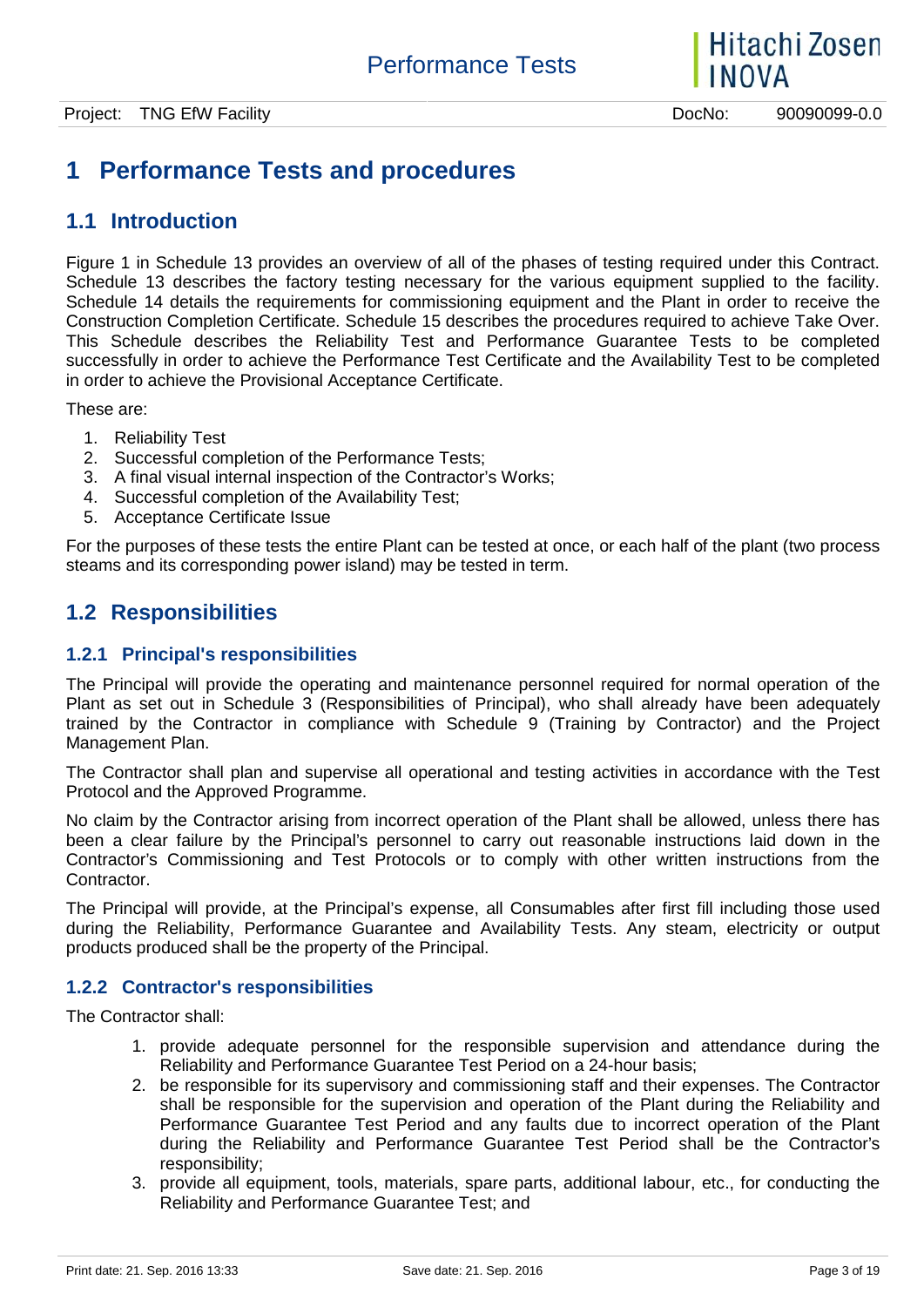Hitachi Zosen **INOVA** 

Project: TNG EfW Facility **Dochoral Example 20090099-0.0** 

4. undertake the Reliability, Performance Guarantee and Availability Tests while the Plant is operated by the Principal.

During the Reliability and Performance Guarantee Tests the Contractor shall instruct the Principal's personnel in such a manner that on completion of the Performance Guarantee Tests they shall be familiar with all aspects of operation and maintenance of the Plant.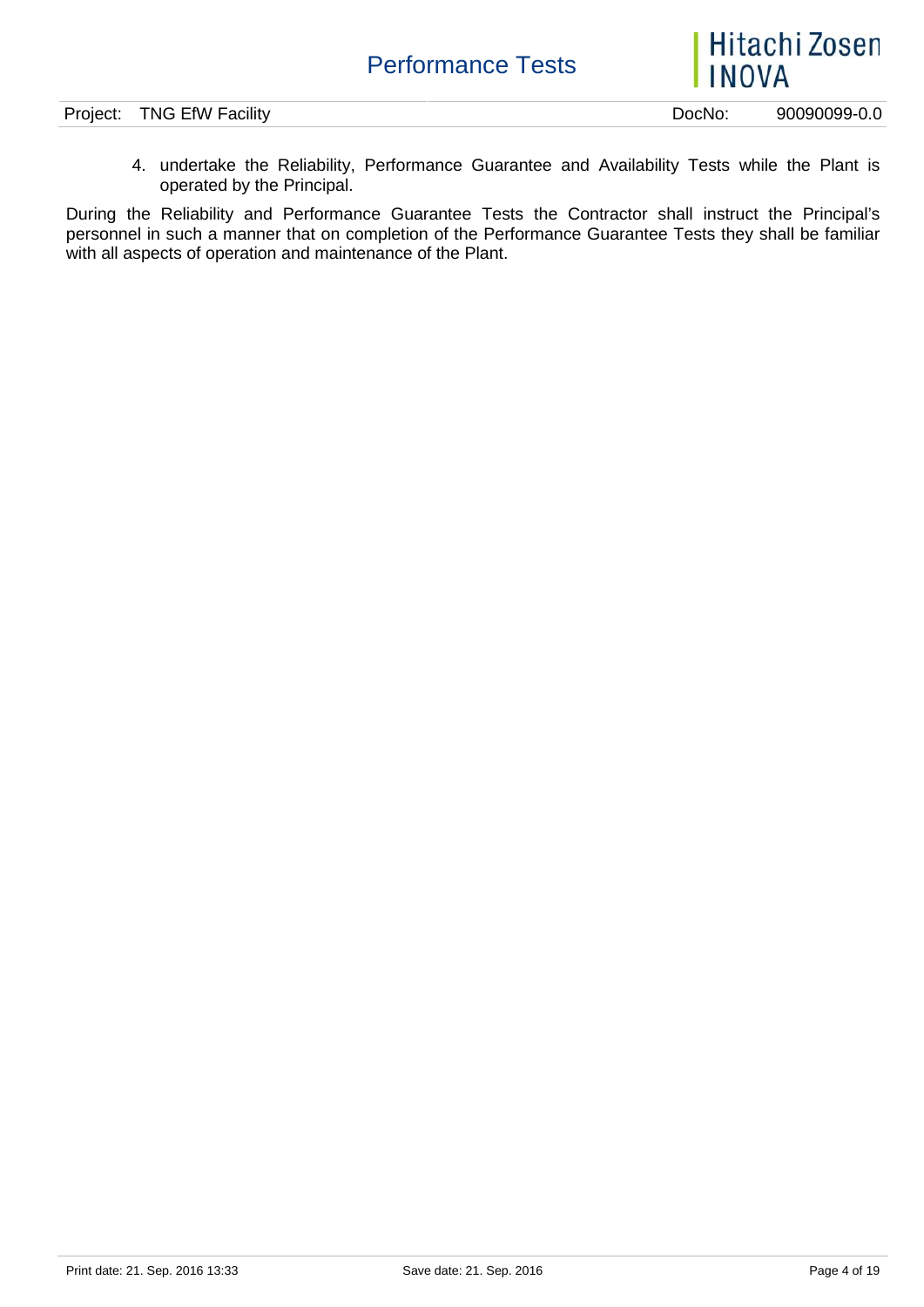# **1.3 Reliability Test**

The Reliability Test shall take place under the responsible supervision of the Contractor.

The purpose of the Reliability Test is to show that the Plant is capable of sustained operation at its Maximum Continuous Rating (refer 1.4.12), in full compliance with the Contract, and demonstrate the ability of the Plant to operate as a functional whole in a manner which meets all guaranteed capacity, residue, consumables and emissions criteria as defined in the Contract.

During the Reliability Test, the Plant shall at all times be run in compliance with all of the following:

- the Contract;
- the Planning Consent:
- the Environment Protection License; and
- all other applicable Legislation.

The Reliability Test shall continue until the Reliability Test ending criteria have been met, as defined in 1.3.1.

#### **1.3.1 Reliability Test criteria**

The Contractor shall carry out the Reliability Test in accordance with the Contract. The Reliability Test shall include the Tests set out within this Schedule as well as those tests which the Contractor considers to be necessary to demonstrate that the Plant is achieving the ending criteria described in the table below. The Reliability Test shall start immediately upon the issue of the Take Over Certificate unless otherwise agreed by the Superintendent. A summary of the Reliability Test is included in the table below:

| Starting criteria           | The issuing of the Take Over Certificate.                                                                                                                                                                                                             |
|-----------------------------|-------------------------------------------------------------------------------------------------------------------------------------------------------------------------------------------------------------------------------------------------------|
| <b>Duration</b>             | The Reliability Test shall be carried out over a period of 30 days.                                                                                                                                                                                   |
| Ending criteria             | To successfully complete the Reliability Test, the Contractor shall demonstrate<br>that the Plant is "Available" (where Available is defined in paragraph 1.3.1.1 in<br>this Schedule) for more than xxx hours in the 30-day Reliability Test period. |
| <b>Result of completion</b> | See Performance Guarantee Tests                                                                                                                                                                                                                       |

#### **1.3.1.1 Conduct of the Test**

The operation of the Plant shall be carried out by the Principal's staff and be supervised by the Contractor during the Reliability Test. The Contractor shall be permitted to make any minor adjustments which may be necessary, provided that such adjustments do not in any way interfere with the trial, or result in reducing the output or decreasing the efficiency.

Repair work of a lesser extent (considered to be interruptions causing Plant stoppages or reduced load due to the aforementioned faults and defects amounting to a total of less than 100 hours total equipment or Plant stoppages (per two waste streams and their corresponding power island) during the Reliability Test and no greater than 70 hours for any one stream) as agreed upon by the Superintendent may be carried out during the Reliability Test without affecting its duration. The duration of any stoppage within the allowed cumulative period of stoppages shall be added to the test duration. No failure of common services on which all Plant streams depend shall be allowed during the Reliability Test.

In the event of a fault which requires internal repair of the boiler and grate, the period for cooling down and warming up shall be added to the Reliability Test.

In the case that the Reliability Test is not passed, the Contractor shall complete any necessary repairs and/or modifications, and the test shall be repeated. The Contractor shall be liable for all additional costs incurred by the Principal arising from any such extension to the test period.

For the purposes of the Reliability Test, the Plant shall be considered "Available" if the turbine is operating and either:

Hitachi Zosen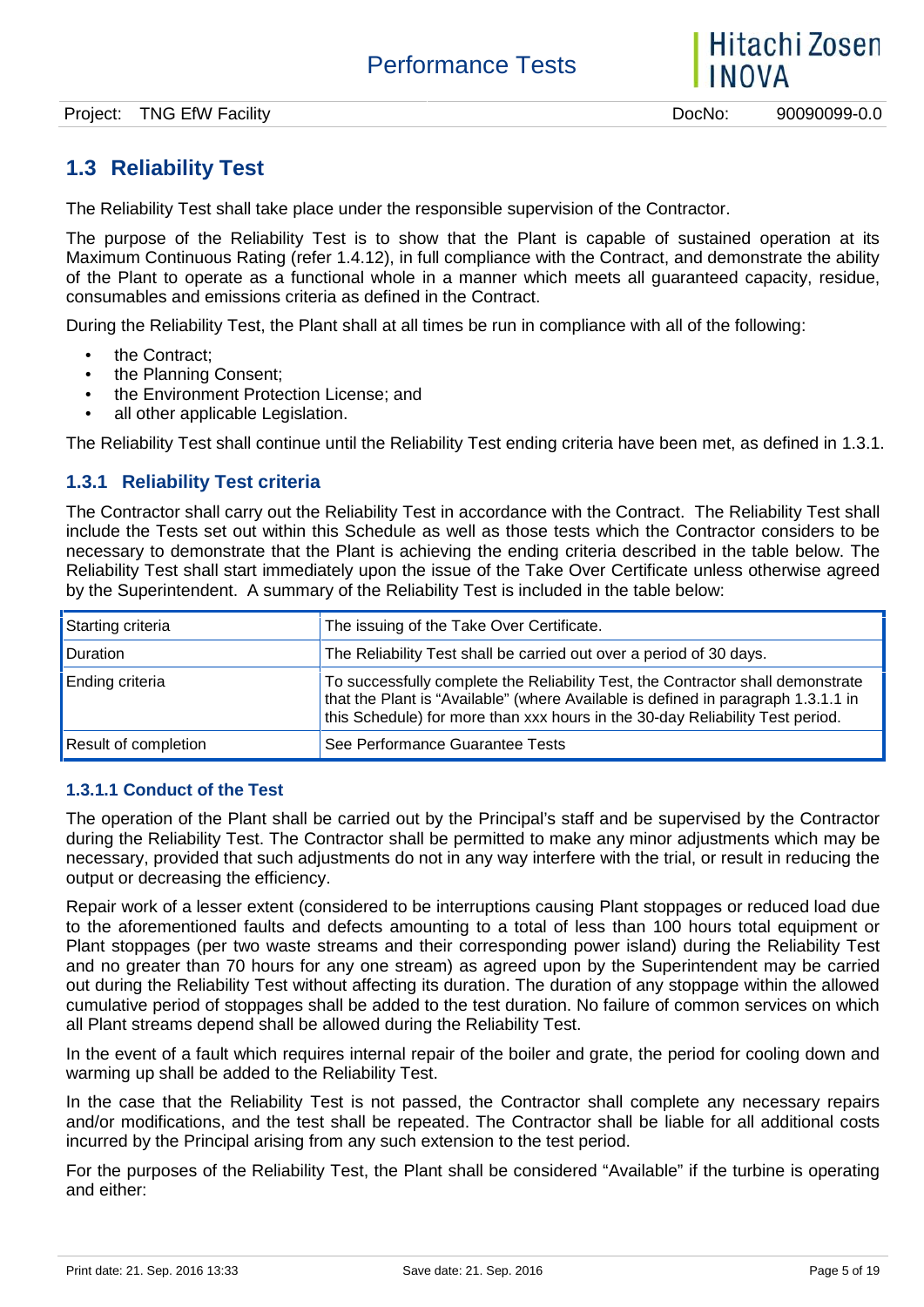Hitachi Zosen

- a) the hourly steam flow exceeds 90% of the guaranteed steam flow (as per the Guaranteed Performance Level specified in Schedule 17 (Performance Guarantees and damages for failure)); or
- b) the daily waste throughput exceeds 90% of the guaranteed Maximum Waste Throughput (as per the Guaranteed Performance Level specified in Schedule 17 (Performance Guarantees and damages for failure)).

Should the Reliability Test be considered void due to a Plant failure then the Contractor shall be liable for all additional costs incurred by the Principal and any third parties arising from repeat tests.

Should the Reliability Test be interrupted due to a breach by the Principal of his obligations under the Contract, the Principal shall have the choice of:

- a) accepting that the Reliability Test has been passed; or
- b) continuing the Reliability Test for the Plant until the Reliability Test has been passed up to a maximum period of xx days. In this case, the additional expenditure incurred by the Contractor as a direct consequence of the extended Reliability Test will be paid by the Principal, less the cost that would have been incurred by the Contractor to complete the Reliability Test if the breach had not occurred.

### **1.4 Performance Guarantee Tests**

#### **1.4.1 General**

The purpose of the Performance Guarantee Tests is to demonstrate, under controlled and sustained conditions, that each system and component of the Plant meets the Guaranteed Performance Levels set out in Schedule 17 (Performance Guarantees and damages for failure).

The requirements for the conduct of the Performance Guarantee Tests are specified in this Schedule. The sequence of events for the Performance Guarantee Tests is summarised in the table below:

| Starting criteria        | After a minimum of 30 days of successful Reliability Test.                                                                                           |
|--------------------------|------------------------------------------------------------------------------------------------------------------------------------------------------|
| <b>Duration</b>          | As required to demonstrate all guaranteed parameter, but typically around two<br>weeks                                                               |
| Success criteria         | For each Performance Indicator the Contractor shall demonstrate that the Plant<br>is capable of achieving the relevant Guaranteed Performance Level. |
| <b>Result of success</b> | The issuing of the Performance Test Certificate                                                                                                      |

The Performance Guarantee Tests shall be undertaken following the period of the Reliability Test. The Performance Guarantee Tests shall be carried out with the Plant in its normal state and under normal operating conditions.

Tests shall include those necessary to demonstrate that an acceptable working environment is provided with respect to:

- 1. ambient temperatures and ventilation within plant areas;
- 2. noise levels;
- 3. control of fugitive emissions;
- 4. noise criteria (requires the Contractor to make noise surveys before and after plant is operating) including the criteria set down in the Planning Consent;
- 5. surface temperatures; and
- 6. health and safety requirements.

The Contractor may at his sole discretion carry out a trial run for each Performance Guarantee Test to confirm the methodology, instrumentation and test procedures prior to the actual Performance Guarantee Test.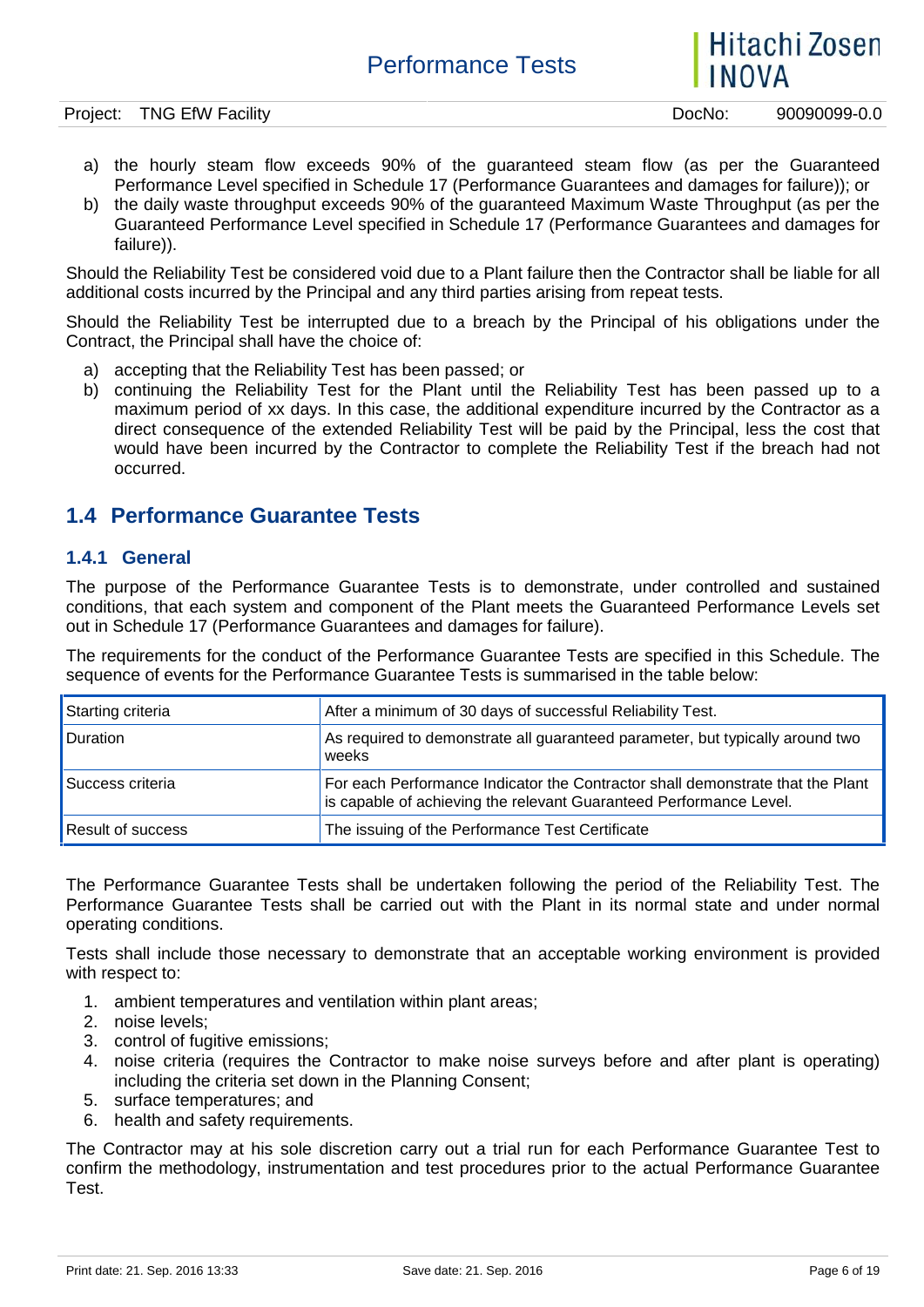

Project: TNG EfW Facility **Dock Contract: TNG EfW Facility** Docker Docker Docker Docker Docker Docker Docker Docker

The Principal shall engage at his own expense an independent approved sampling and analysis organisation to perform all emissions sampling and tests necessary to demonstrate to the Superintendent and EPA that the Plant is operating in compliance with the environmental criteria defined in the Contract and that the continuous monitoring equipment is correctly calibrated. The QAL2 test is to be undertaken prior to the Performance Guarantee Tests and shall be included by the Contractor. The DCS and CEMS are to be used to take the measurements for the performance testing, using the permanent instruments which must be calibrated. Temporary instruments or sampling may be used if permanent instruments are not available in the required location. Any sampling shall be carried out using an appropriately accredited tester.

The Contractor shall allow the necessary time in his programme for the sampling and analysis of complex organic compounds (including dioxins and furans) and heavy metals and for the preparation and submission by the sampling and analysis organisation of a full report of the results of the sampling and analysis. The Performance Guarantee Tests report prepared by the Contractor, once agreed, shall be signed by the Superintendent and the Contractor.

When the Reliability Test and Performance Guarantee Tests have been passed, the Plant shall be shut down and a visual internal inspection shall be made jointly by the Superintendent and the Contractor.

During the period of the Performance Guarantee Tests the Contractor shall provide an additional DCS terminal for the sole use of the Superintendent for monitoring the Tests.

#### **1.4.2 Methodology of measuring Performance Indicators**

During the Performance Guarantee Tests each of the Performance Indicators listed in Schedule 17 shall be evaluated in the following manner.

- 1. For Performance Indicators measured continuously (such as emissions limits, steam characteristics (temperatures, flow, pressure), instantaneous power output, etc.), the measurements for each Performance Indicator shall be evaluated over the duration of the Performance Guarantee Tests. Any single result falling outside of the Rejection Level, the Expected Performance Level or the Action Limit shall be treated as a failure of the Performance Indicator.
- 2. For Performance Indicators measuring the gross power output and parasitic power and for Performance Indicators measured discretely (such as waste throughput, crane capacity, residue production, Consumables consumption, etc.), the method of calculation shall be based on the total amount consumed or produced during the Performance Guarantee Test divided by the number of hours in the corresponding test period. Where the result falls outside of the Expected Performance Level or the Action Limit this shall be treated as a failure of the Performance Indicator.

#### **1.4.3 Timing of Performance Guarantee Tests**

The Performance Guarantee Tests shall not be carried out until the Plant has achieved the starting criteria shown in 1.4.1.

#### **1.4.4 Standards**

The acceptance and performance measurements shall be performed according to relevant Australian, EU or International Standards, as defined in and amended by subsequent sections. If such regulations do not cover certain measurements, the execution of such measurements shall be agreed upon with the Superintendent as part of the Test Protocol including any other provisions which have been made in the Contract.

#### **1.4.5 Data collection and analysis**

Test data shall, as far as reasonably practical, be recorded automatically using the DCS. The DCS shall record and store all raw data, make all necessary adjustments, including those necessary to adjust measured data to reference conditions, and store the adjusted data and derived performance figures. It shall be possible at any time for the Principal to repeat the full set of Performance Guarantee Tests using the DCS alone. All of the raw data collected shall be exported into a Microsoft Excel spreadsheet for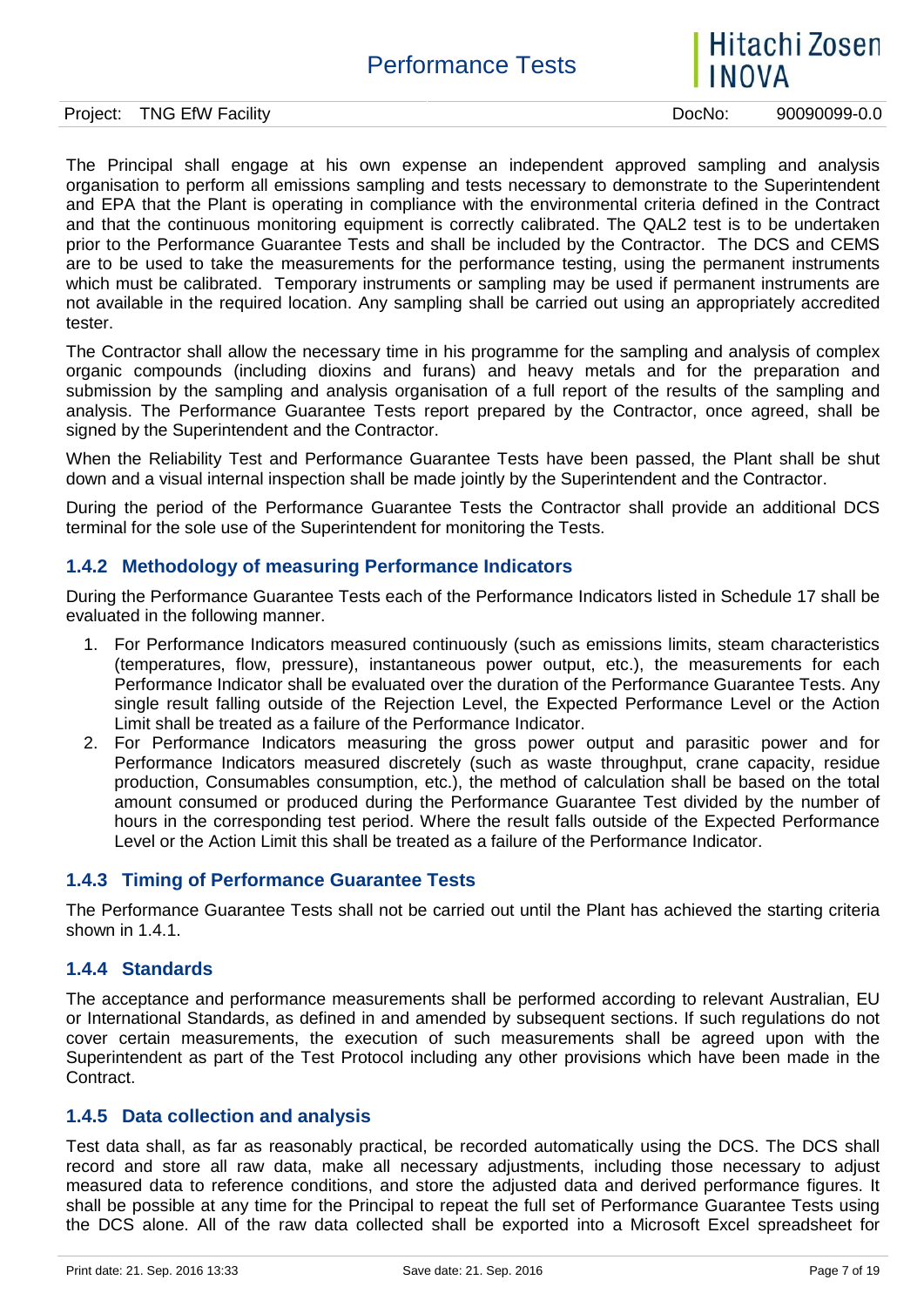Project: TNG EfW Facility **Dock Contract: TNG EfW Facility** Docker Docker Docker Docker Docker Docker Docker Docker

independent analysis. The procedure for logging and transfer of data shall be approved as part of the Test Protocol.

Check calculations shall be made whilst tests are in progress to identify any serious deficiencies as early as possible.

The complete data sets and analysis shall be copied as Excel spreadsheets and given to the Superintendent on a daily basis as a backup copy (preferably uncompressed) on write protected disks or memory sticks. These disks or memory sticks shall be stored safely by the Principal and will be used for security and clarification purposes.

During each test run the manually measured values shall be recorded jointly by the Contractor and the Superintendent.

#### **1.4.6 Data correction to reference conditions**

Where a Performance Indicator to be measured is influenced by variables which may, during test conditions, vary from the reference conditions on the basis of which performance guarantee values have been stated, the measured value of the performance parameter shall be corrected to the reference conditions.

For each such Performance Indicator, the Contractor shall, as part of the agreed Test Protocol, supply a correction formula or graph relating the performance parameter to the relevant variable.

The correction curve or formula shall be used to correct the measured value of the Performance Indicator to the reference conditions. The corrected value of the Performance Indicators shall then be compared with the Guaranteed Performance Levels.

#### **1.4.7 Failure to pass tests**

If the Performance Guarantee Tests have not been passed, the Contractor shall at his own expense undertake such adjustments and modifications as are necessary to correct the performance and then repeat the Performance Guarantee Tests. The Contractor shall reimburse the costs incurred by the Principal or third party as a consequence of repeating the Performance Guarantee Tests.

If the Guarantee Tests have not been passed due to the failure to achieve a discrete performance guarantee that does not adversely affect compliance with the Environment Protection License, waste throughput or power output the Contractor shall repeat the part of the Performance Guarantee Tests that has been failed.

#### **1.4.8 Performance Tests for Plant**

Throughout the period of the Performance Tests, the entire Plant including every relevant plant section and common services shall be tested simultaneously.

In order to receive the Performance Test Certificate, the Contractor shall, throughout the period of the Performance Guarantee Tests, demonstrate that all the Performance Indicators comply with the levels stated in Schedule 17.

#### **1.4.9 Test instrumentation**

The method of measuring all quantities and qualities and of assessing the measurement tolerances shall be in accordance with the appropriate Australian, EU and International Standards and approved by the Superintendent. Except as otherwise specified in the Contract, the Performance Guarantee Tests for the grate and boiler shall be carried out according to EN 12952-15: Water-tube boilers and auxiliary installations - Acceptance tests or FDBR – Guideline RL7 – Acceptance Testing of Waste Incineration Plants with Grate Firing Systems, Edition 03/2013, respectively.

The Contractor shall submit to the Superintendent a schedule of instrumentation necessary for conducting the Performance Guarantee Tests in order to demonstrate that the Plant has achieved the Guaranteed Performance Levels specified in Schedule 17 (Performance Guarantees and damages for failure) and that the Plant meets all of the requirements of the Specification. The instrumentation schedule shall quote an

Hitachi Zosen

**INOVA**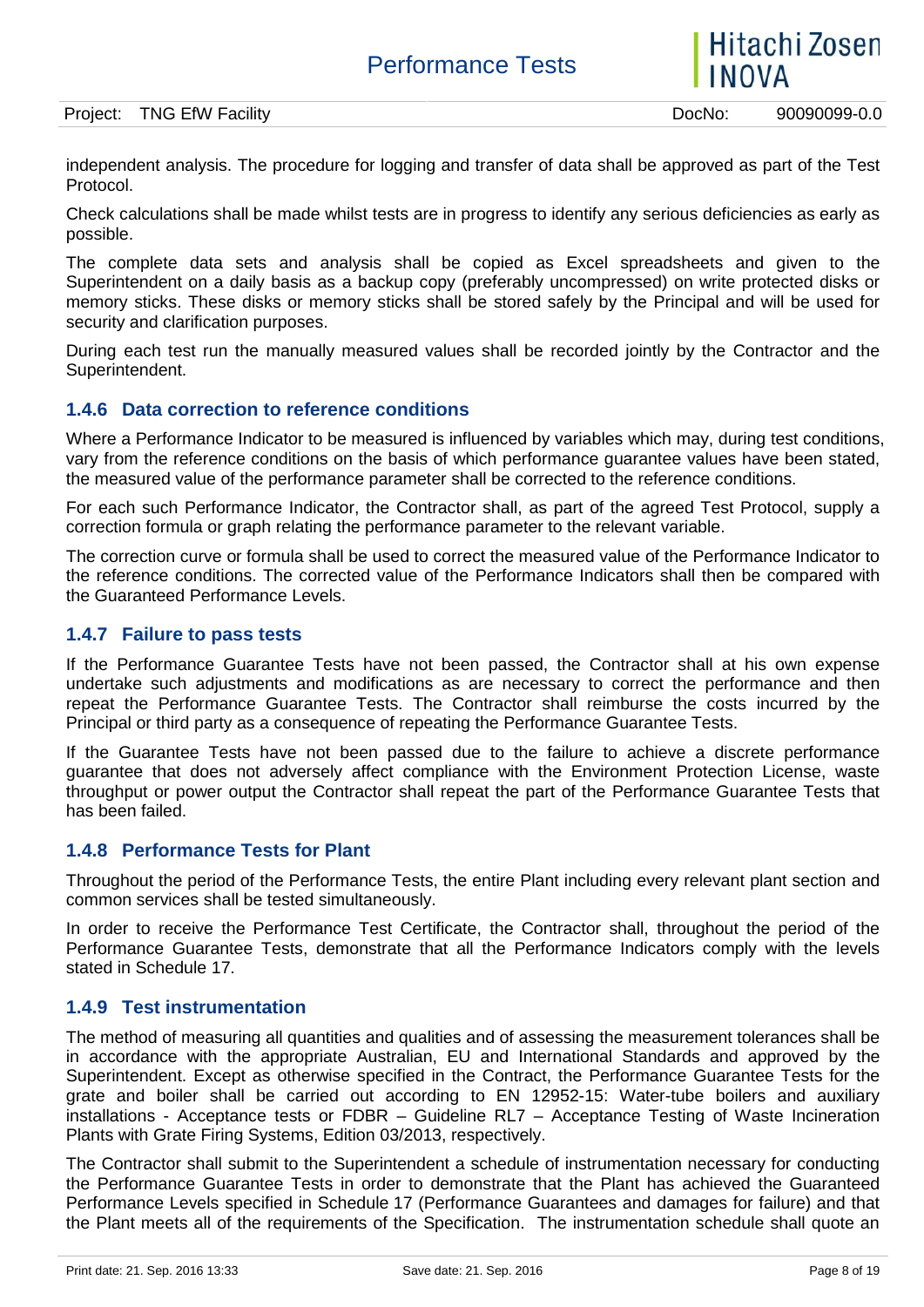

appropriate test tolerance for each parameter and an overall test tolerance for each guarantee value. As a minimum, the Tests instrumentation shall be of sufficient accuracy to achieve the recommended measurement tolerances contained in the relevant standards.

All parameters required for establishing whether the Guaranteed Performance Levels are met shall be measured as far as possible by the permanently installed measuring equipment where supplied under the Contract with all parameters being acquired, stored and analysed by the DCS. Exceptions to this requirement are given in 1), 2) and 3) below. The Contractor shall ensure that the Plant instrumentation is adequate for this task, appropriately located and calibrated and that the accuracy of such equipment is adequate.

The Contractor shall provide calibration certificates for all instruments supplied as part of the Works and for any temporary instrumentation installed for the purposes of conducting the test. For standard instruments of known and repeatable accuracy, conformance certificates will suffice. Calibration records and, where appropriate, correction curves shall be available for inspection by the Superintendent.

All services required by the instruments, such as air and electricity supplies, shall be adjusted to the values required by the instrument manufacturer's specification prior to the commencement of the Performance Guarantee Tests and shall be kept at these values for the duration of the test.

All analysis, corrections and derivations shall be performed by the DCS which shall store the raw data, the corrected data, the derived data and the outputs. The sampling frequency, correction formulae and performance calculations shall be those agreed in the Test Protocol. Critical parameters such as steam flow shall be measured or assessed by two independent methods (e.g. steam measurement and feedwater measurement) to provide verification of the accuracy of the accuracy of the measurement. The exceptions to this arrangement are parameters which:

- 1. can only be assessed by sampling and analysis;
- 2. have to be assessed or verified by an independent testing sampling and analysis organisation in order to meet statutory requirements, the requirements of the Environment Protection License or where particularly specified within the Contract; and
- 3. may need to be measured for the purposes of performance testing of individual items of plant but which are not required for normal operation (for example, it might be desirable to install air temperature sensors around the inlet to the air-cooled condenser in order to accurately verify its performance rather than relying on the weather station which may not represent conditions at the air cooled condenser air intake).

In cases where flow measurements are necessary for the Tests, the use of instruments which either recover the pressure loss or involve no pressure drop are preferred. Where flow measurement devices are critical to the assessment of plant performance, they shall be selected for their accuracy, and shall be supplied pre-calibrated as part of a complete pipe or duct length, including the necessary distances upstream and downstream of the meter for installation as an assembly into the Plant pipe or ductwork.

The Contractor shall provide the means of measurement of mass flow rate of solid materials and the means of calibration of the flow measurement device. The method of flow measurement and calibration shall be approved by the Superintendent but shall be by means of a purpose designed mass flow measurement device. Mass flow measurements shall not be inferred by reference to the speed of feeder devices.

Prior to commencement of the Performance Guarantee Tests, the Contractor shall demonstrate by means of a trial measurement period that the raw data is accurately collected and stored and that the corrections are properly applied. To the extent that manually collected data is used, the Contractor shall demonstrate how this data is to be entered and used within the calculations.

Sound level measurements shall be taken using equipment complying with EN 61672: Electro-acoustics - Sound level meters.

All manual logs shall be copied on a daily basis to the Superintendent.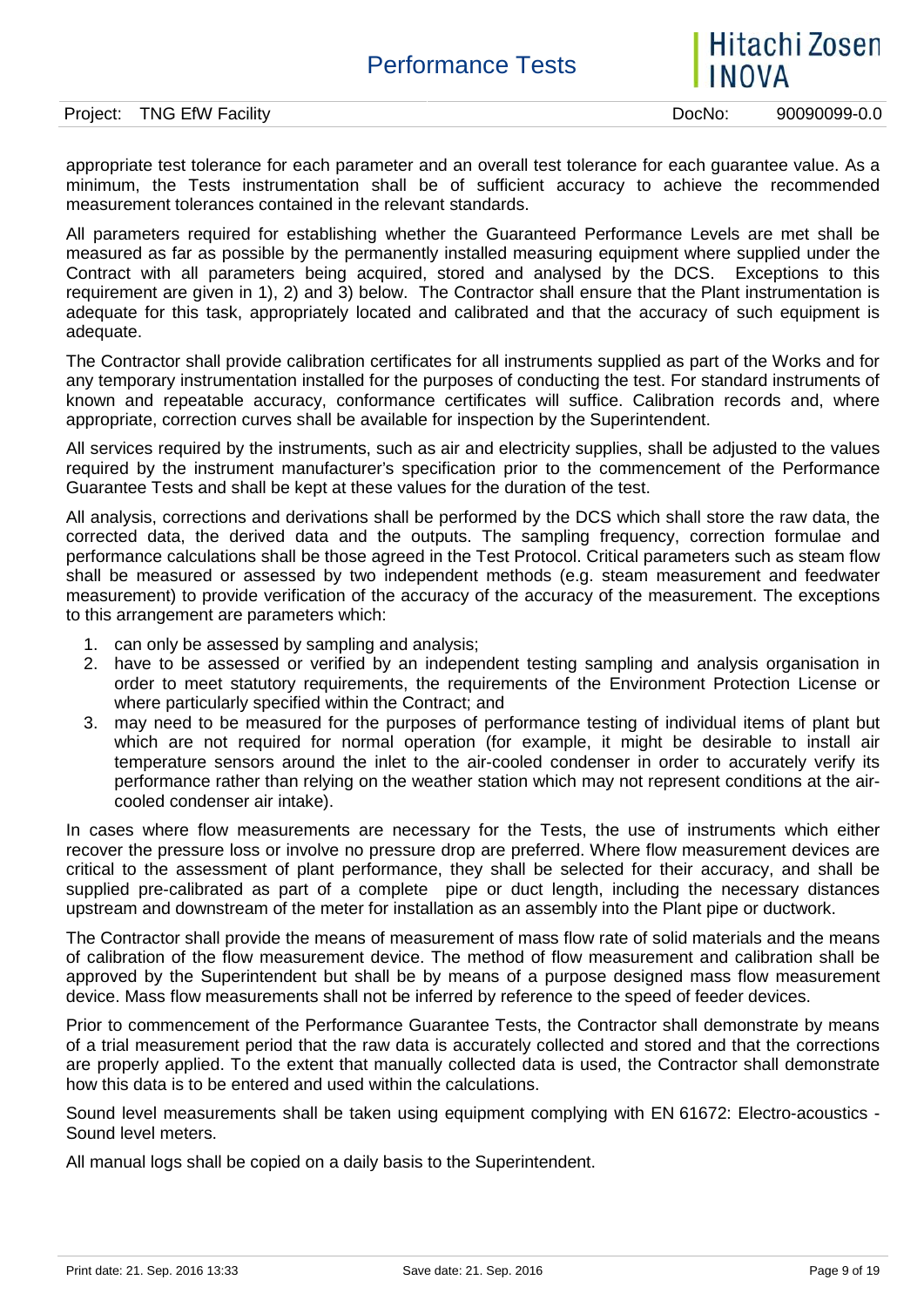### **1.4.10 Consumption of Consumables**

The Contractor shall provide permanent facilities within the Plant for measuring the rate of consumption of reagents, water, power, fuel and other Consumables subject to the Guaranteed Performance Levels.

The consumption of Consumables shall be determined during the Performance Guarantee Tests over a continuous period of not less than xx weeks.

Performance Guarantee Tests which require operation at conditions other than at MCR for the consumption of Consumables shall be carried out either before the start or after the completion of the two week period.

With respect to Consumables, the Contractor shall demonstrate that the Guaranteed Performance Levels are not exceeded by determining the daily mean values of the respective Performance Indicator set out in Schedule 17 (Performance Guarantees and damages for failure). The values being determined shall be corrected to the guarantee conditions by considering the actual operational parameters and applying the adjustments set out in the Test Protocol pursuant to Schedule 15 (Take Over procedures).

#### **1.4.11 Tests of control and monitoring equipment**

Any time before or during the Performance Guarantee Tests, the Contractor shall test the main closed-loop control systems to demonstrate that each loop is properly tuned to give stable control and the degree of control is within the limits specified in the relevant sections of the Contract. The Contractor shall submit a comprehensive description of each test, which shall include the type and classification of all Tests equipment.

For each control loop, the Tests shall comprise, as a minimum:

- a demonstration that the process variable can be controlled to the set-point within the required overshoot at steady-state. This shall be demonstrated for at least three control levels; and
- a demonstration that within 1 minute of a change in setpoint of 10% or another agreed amount, a visible progression to the new set-point can be observed. This shall be demonstrated for at least three changes of set-point.

All significant parameters shall be logged and recorded using the DCS.

If these Tests indicate that any part of the control and monitoring equipment does not perform in a satisfactory manner or is not able to meet the figures specified in the Specification for overshoot or provide stable control, the Contractor shall improve the control equipment by suitable engineering measures, making full use of all theoretical and equipment engineering possibilities such as load-dependent parameter variation, feed forward of disturbance variable, improved optimisation and modification of characteristic curves for control valves and actuators.

The Tests shall also be carried out with a minimum of Plant alarms. Where the number of Plant alarms generated by the Works is considered by the Superintendent to be excessive, the Contractor shall remedy the cause of the alarms.

#### **1.4.12 Maximum Continuous Rating (MCR)**

The definition has to reflect the fact that the boiler will be controlled to a constant and stable steam flow rate with the waste feed through the Plant and other parameters varying to adjust for variations in waste characteristics and other influences.

The Maximum Continuous Rating (MCR) of the boiler is therefore the maximum mass flow rate of steam in tonnes per hour from the final superheater delivery connection, at the guaranteed delivery conditions of pressure and temperature, which the boiler is capable of maintaining for an indefinite period with minimal use of the auxiliary burners. The boiler shall be designed to operate safely, without incurring premature degradation of any of the boiler components or systems, at steam mass flow-rates of up to 110% MCR for short periods, provided that the average flow-rate over any period of 8 hours does not exceed the MCR by more than 2%.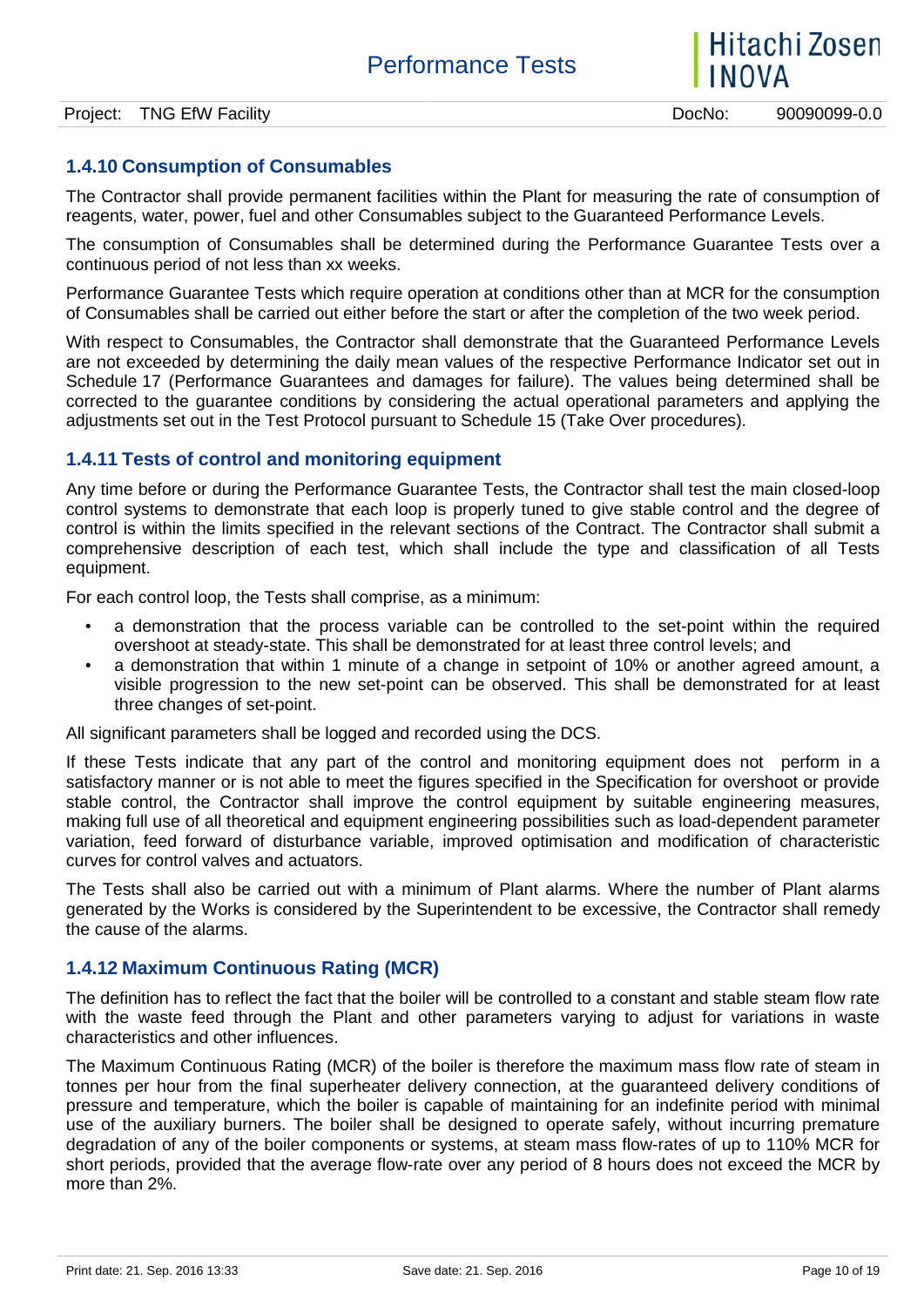

#### **1.4.13 Maximum waste feed throughput**

The Maximum Waste Throughput is the maximum waste throughput in tonnes per hour that can be processed for an indefinite period. The Plant shall be tested to demonstrate that it operates safely, whilst achieving the maximum unburnt matter in combined bottom ash and boiler ash guarantee, at waste throughputs of up to 110% of the Maximum Waste Throughput, provided that the average over any period of 8 hours does not exceed the Maximum Grate Throughput by more than 2%.

#### **1.4.14 Measurement of calorific value of waste**

During all Tests, the calorific value of the waste, averaged over each test period, shall be measured using the waste crane and the Plant instrumentation to verify that the calorific value of the waste is within the range of permitted calorific values for the operation of the Plant at MCR and over the full design range shown in the Combustion Diagram.

The Contractor shall arrange and manage the verification of the waste crane feed rate by recording the weight of each grab and calibrating the grab weigh-scale with two calibrated weights corresponding to 80% and 50% of the nominal crane capacity immediately prior to and immediately following the Performance Guarantee Tests.

The Contractor shall provide all necessary permanent instrumentation, calibrated to the necessary degree of accuracy, to facilitate the measurement of calorific value for the tests in normal operation, and shall provide any temporary equipment necessary for the calibration of the crane weigh-scale. Subject to the submission by the Contractor of calculations confirming the thermal losses due to radiation, convection, heat losses in the ash, fly ash, flue gas and other losses, the net calorific value of the waste may be calculated using the Plant instrumentation.

In the event that, on the basis of the measurement procedure described above, the characteristics of the waste appear to lie outside the acceptable range of the Combustion Diagram at 100% MCR, the Superintendent reserves the right to insist on the sampling of waste and the measurement of the calorific value of the samples, both at the expense of the Principal. The purpose of such sampling will be to identify the sources of waste which might be causing the deviation so that they can be rejected.

#### **1.4.15 Measurement accuracy and application of tolerances**

The Contractor shall submit an assessment of the combined accuracy of each measurement procedure.

Measurement tolerances and uncertainty shall be applied to the correction of performance measurements in favour to the Contractor regardless of the treatment of such under the relevant test standard.

The Contractor shall ensure, at the Contractor's expense, that measuring equipment of a suitable standard is used so that the measurement uncertainty does not exceed the maximum permitted under the corresponding test standard (if any).

The tolerance level for the following measurements shall be:

 steam turbine generator electrical power : in accordance with the accuracy class requirements for tariff metering specified in Schedule 22C; and

Where the measurement tolerance is greater than that stated above, the Superintendent shall either reject the Test and require it to be repeated with more accurate measurements or apply the maximum tolerance in favour of the Contractor listed above in determining whether the measured value, including tolerance, meets the guaranteed value.

#### **1.4.16 Test of boilers and associated equipment**

Performance Guarantee Tests for the grate and boiler shall be carried out according to EN 12952-15: Water-tube boilers and auxiliary installations - Acceptance tests or FDBR – Guideline RL7 – Acceptance Testing of Waste Incineration Plants with Grate Firing Systems, Edition 03/2013, respectively. The system envelope will be in accordance with the 'normal envelope' defined in section 8.1.2 of the standard.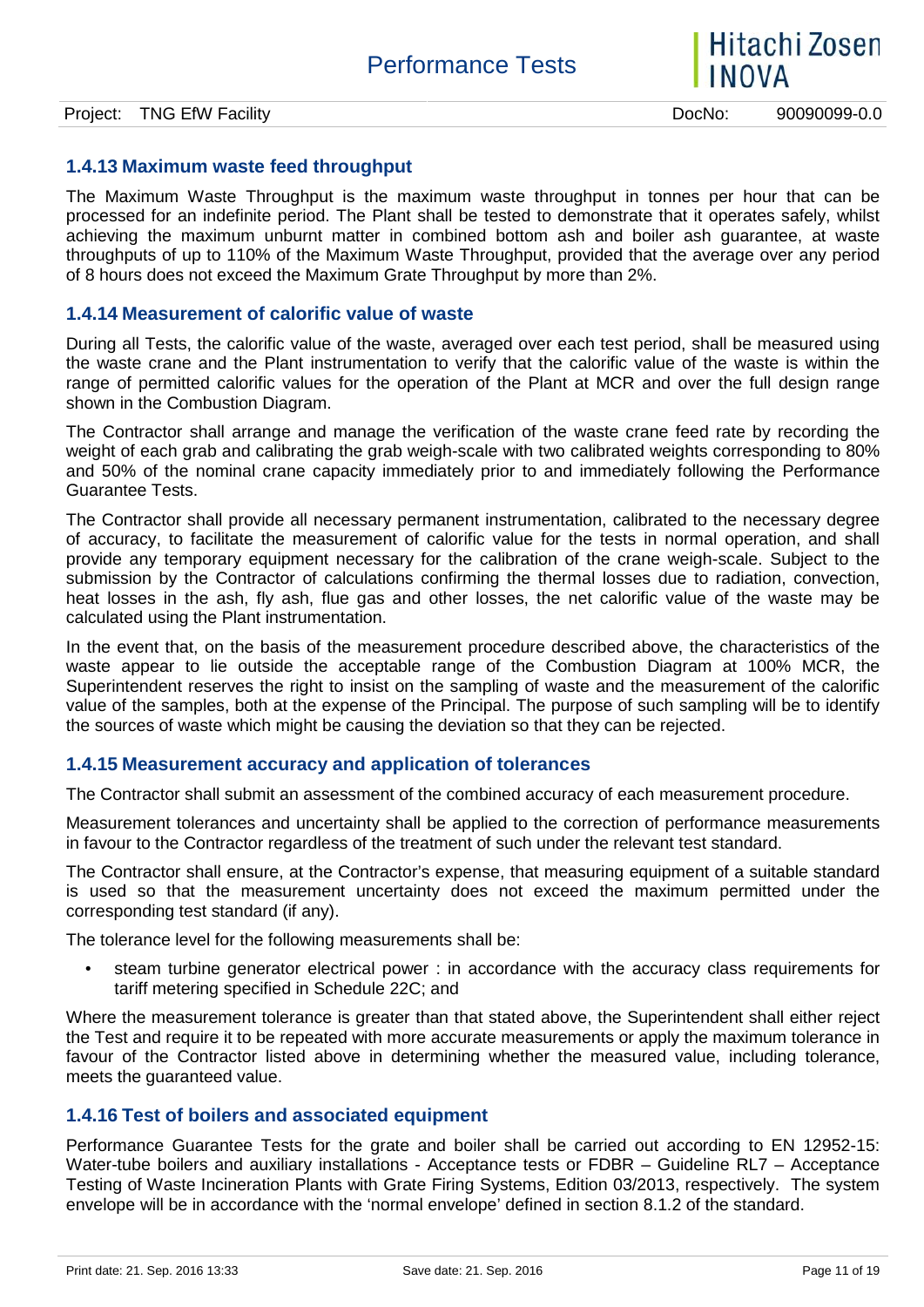# Hitachi Zosen

Project: TNG EfW Facility **Dock Contract: TNG EfW Facility** Docker Docker Docker Docker Docker Docker Docker Docker

The performance test for the boiler shall have a minimum duration of 8 hours. Three full Tests may be carried out to demonstrate the performance of the boiler and associated plant to the satisfaction of the Superintendent. If operational parameters or measurement results from those three Tests show significant variations, the Superintendent may decide to carry out up to two additional Tests. The Superintendent shall select a single passed Test from these Tests as the valid Test for the determination of the guarantees.

A 24 hour performance Test shall be carried out to confirm the guaranteed continuous waste throughput shown on the Combustion Diagram.

The Contractor shall take sufficient measurements to demonstrate that the grate and boiler have achieved the relevant guarantees in Schedule 17 (Performance Guarantees and damages for failure).

The determination of the heat release from the boiler shall be calculated by the heat losses method (indirect method), as described in EN 12952-15. However, where it is considered that certain tests are not adequately covered by EN 12952-15 reference may be made to other guidelines e.g. FDBR – Guideline RL7 – Acceptance Testing of Waste Incineration Plants with Grate Firing Systems, Edition 03/2013. The Contractor should note that, if any heat is removed from the system for cooling, this heat shall be counted as a loss when calculating the boiler efficiency.

The thermal input from the waste shall be calculated from the calculated boiler efficiency and the heat input to the steam.

The Contractor shall demonstrate that the boiler and grate have achieved the relevant guarantees as detailed in the guarantee schedule.

Certain Guaranteed Performance Levels shall be assessed as described below:

#### **1.4.16.1 Thermal input from the combustion of waste**

If the calorific value of the waste is within the limits shown on the Combustion Diagram, the thermal input from waste shall meet the Guaranteed Performance Levels stated in Schedule 17 (Performance Guarantees and damages for failure). The thermal input shall be assessed using the loss assessment method by reference, among others, to:

- 1. ambient air temperature;
- 2. live steam flow, pressure and temperature;
- 3. boiler feedwater temperature and flow (as a check of the live steam flow measurement);
- 4. heat loss in the flue gases at the boiler exit;
- 5. heat loss by convection and radiation through the boiler and furnace walls (calculated value);
- 6. heat loss in the bottom ash;
- 7. heat provided as combustion air preheat and/or flue gas recirculation; and
- 8. evaporation heat loss of the SNCR ammonia solution.

#### **1.4.16.2 Waste throughput**

The Contractor shall demonstrate throughout the period of the Performance Guarantee Test that the guaranteed continuous waste throughput averaged over each 24 hour period of the test has been achieved, as defined in Schedule 17 (Performance Guarantees and damages for failure). The Principal reserves the right to select waste to adjust the calorific value in order to prove the maximum waste throughput at the 100% waste throughput condition on the Combustion Diagram can be sustained.

#### **1.4.16.3 Total organic carbon**

The ash shall be sampled from the ash conveyor in accordance with the indirect procedure (method A) defined in EN 13137: Characterisation of Waste Determination of total organic carbon (TOC) in waste, sludges and sediments. The total organic carbon shall be determined in accordance with a method approved by EPA. The Contractor shall demonstrate that the level of total organic carbon meets the Guaranteed Performance Level, for any waste within the range of the Combustion Diagram.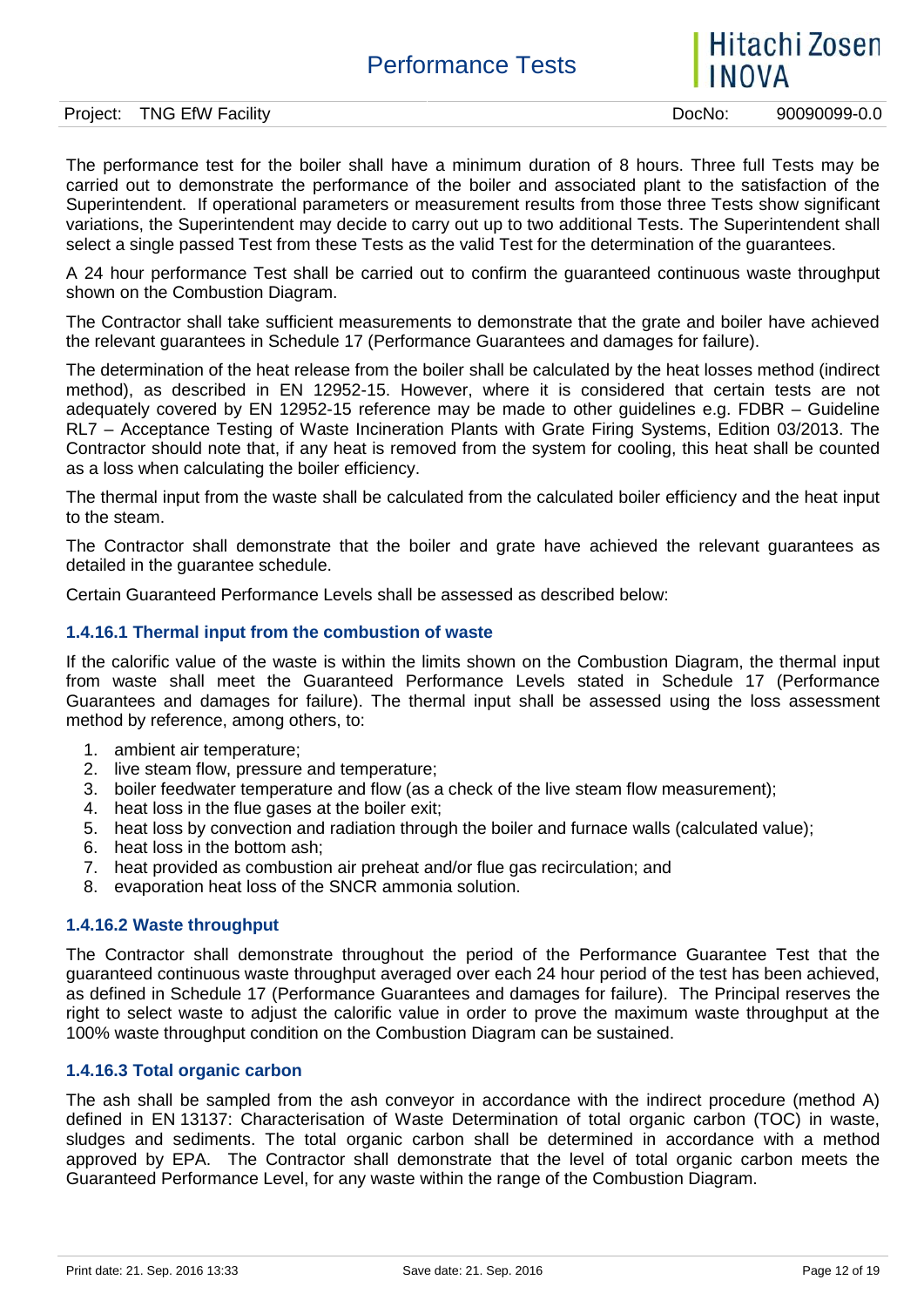#### **1.4.17 Flue gas treatment plant**

#### **1.4.17.1 Emission limits**

The Contractor shall demonstrate that the flue gas treatment plant operates within the emission limits specified in the Environment Protection License over the entire range of input conditions set out in the Combustion Diagram, and that the Plant operates continuously and in a stable manner at the Guaranteed Performance Levels in Schedule 17 (Performance Guarantees and damages for failure). The Principal reserves the right to prepare selected higher CV wastes from the different waste streams delivered for the Tests. For example, the Principal may add materials with high chlorine content.

#### **1.4.17.2 Continuous monitoring**

During the Performance Guarantee Tests, the following pollutant concentrations in the raw and clean flue gases shall be measured continuously, and half-hourly and daily averages continuously calculated for:

- particulate matter:
- sulphur dioxide:
- hydrogen chloride:
- carbon monoxide;
- volatile organic matter excluding particulate (VOC as C);
- oxides of Nitrogen, expressed as NO2;

The monitoring of the clean and raw flue gases shall be checked at the beginning of the Performance Guarantee Tests and additionally once during each week of the Guarantee Tests by an independent laboratory. The checking shall be carried out by grid measurements in accordance with recognised national and international standards approved by EPA.

Instrumentation satisfying the requirements of the Environment Agency as stated in Technical Guidance Note M2 or other standard required by EPA shall be used to measure the emission pollutant concentrations. In particular, the system shall be certified to the MCERTS scheme with suitable certified ranges or similar, unless otherwise agreed. The system shall be further certified to EN 14181. The measured reference for continuously measured values shall not exceed the accuracy limits specified within the IEC Directive. If this condition is not met the instruments concerned shall be recalibrated, the recorded values since the previous successful check shall be deemed to be invalid and the Performance Guarantee Tests shall be extended by the time during which invalid readings were taken.

The Contractor shall provide evidence of the in-situ calibration of each of the continuous monitors. This will include calibration method and procedure together with regression lines of the measurements to demonstrate the accurate calibration of the monitors.

#### **1.4.17.3 Sample measurements**

The concentrations of the following pollutants shall be measured simultaneously in the raw and clean flue gases, also by an independent laboratory, at the beginning of the Performance Guarantee Test and additionally once during each week of the Performance Guarantee Tests. The measurements shall be carried out by grid measurements in accordance with recognised national and international standards approved by EPA, and include:

- mercury (total as Hg);
- cadmium and thallium (total as  $Cd + TI$ );
- antimony, arsenic, chromium, cobalt, copper, lead, manganese, nickel, tin and vanadium (total as sum of elements); and
- dioxins and furans (TEQ according to Annex I of IEC Directive).

#### **1.4.17.4 Additional measurements**

In order to adjust the measurements to reference conditions of 273.15K, 11% oxygen and dry gas, raw and clean flue gas parameters recorded continuously shall include: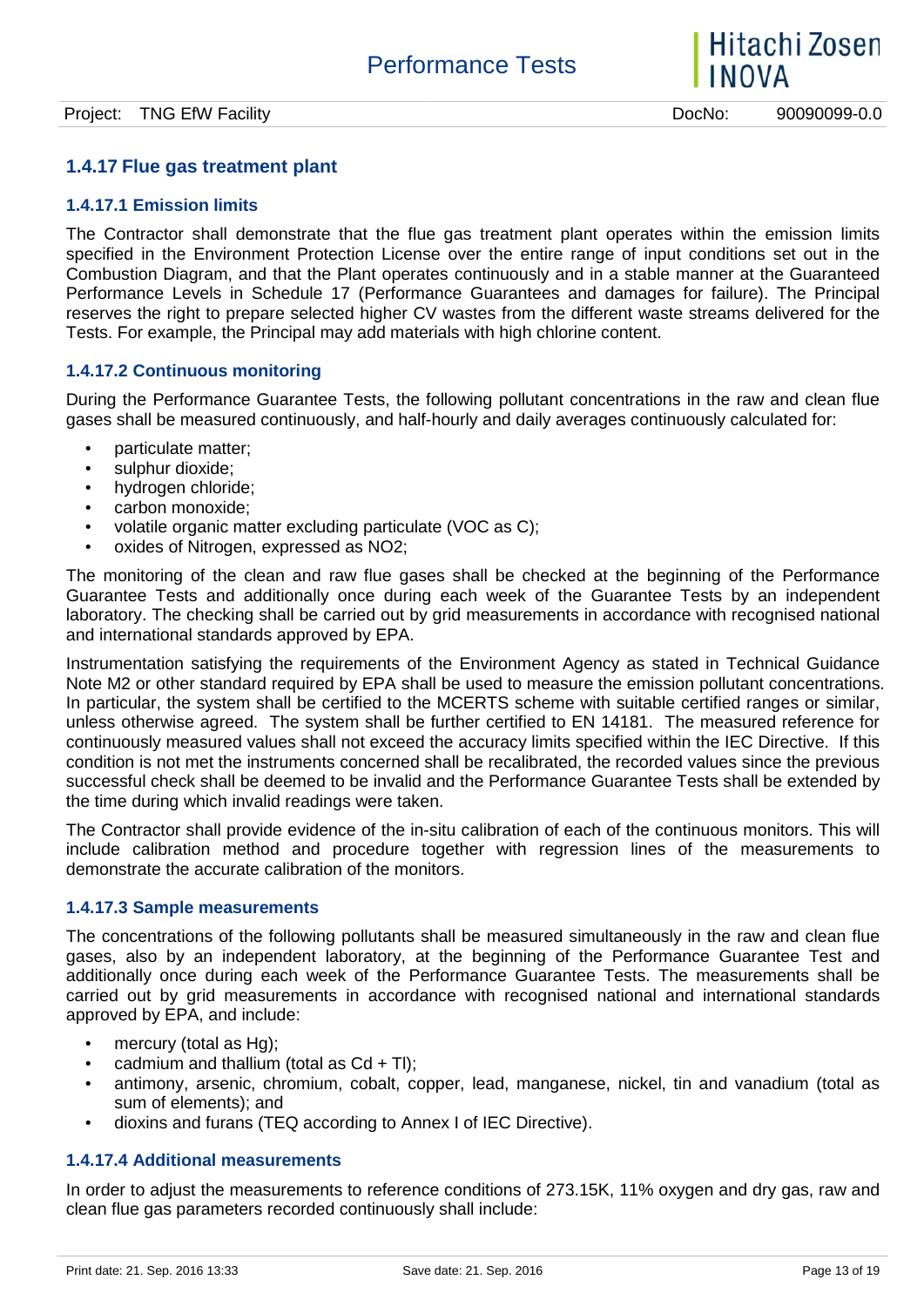- flow:
- temperature;
- pressure;
- moisture content; and
- oxygen concentration.

#### **1.4.17.5 Consumption of lime, PAC and other reagents**

The Contractor shall demonstrate that the guaranteed maximum consumption values of flue gas cleaning agents such as lime and PAC, as specified in Schedule 17 (Performance Guarantees and damages for failure), are not exceeded. This shall be demonstrated by the determination of the daily mean value of the respective parameter. No correction for consumption shall be made for flue gas moisture content or temperature.

The daily mean values shall be corrected if the plant operating conditions are different from the reference conditions on the basis of which performance guarantee values have been stated. The Contractor shall supply the following stoichiometric correction curves, to be used to correct the measured values.

- 1. Lime consumption variation against the inlet concentrations of:
	- a. HCl  $\begin{array}{ccc} 1 & 1 & 1 \ 1 & 1 & 1 \end{array}$  For the range  $400 1,000$  mg/Nm<sup>3</sup>; and b. SO2
		- For the range  $40 1,000$  mg/Nm<sup>3</sup>.
- 2. Lime consumption variation against flue gas flow for the range 60-120% of the flue gas flow at MCR, measured at the bag filter outlet.

### **1.4.18 Steam Turbine Generator**

The performance test shall be carried out for the specified loads in accordance with EN 60953-2 "Rules for steam turbine thermal acceptance tests, Part 2. Method B: Wide range of accuracy for various types and sizes of turbines". EN 61064 shall also apply. The purpose of the Test is to demonstrate that the net power production at the export transformer is greater than or equal to the relevant Guaranteed Performance Levels in Schedule 17.

For the purposes of the Test, the system shall comprise the turbine, the condensate and feed-water cycle and the air cooled condenser. Extraction steam to the air preheater, condensate reheaters and deaerator shall be operating at their design values for boiler operation at MCR. No additional steam shall be extracted for external process or district heating loads.

A full Test shall be carried out. The Test shall have a minimum duration of 2 hours.

The electrical power shall be measured by test standard calibrated kilowatt meters.

Assessment of Guarantees

The Contractor shall supply a final set of performance curves for the turbine to be approved by the Superintendent. These shall be such that the power output can be corrected for any variable outside the control of the Contractor. These shall include, but not be restricted to:

Power output correction for ambient temperature.

Since the air cooled condenser is to be included within the system, the power output may not be corrected for the measured turbine exhaust pressure. The power output shall be corrected to the design dry bulb temperature by compensations for the air cooled condenser performance.

The Contractor shall demonstrate the swallowing capacity of steam turbine generator.

#### **1.4.19 Plant parasitic power**

Measurements of Plant parasitic power shall be made during the Performance Guarantee Tests when the Plant is operating at 100% MCR.

Plant parasitic power shall be calculated by subtracting the power exported from the Site at the metering circuit breaker / tariff meter used for settlement purposes with the network operator from the power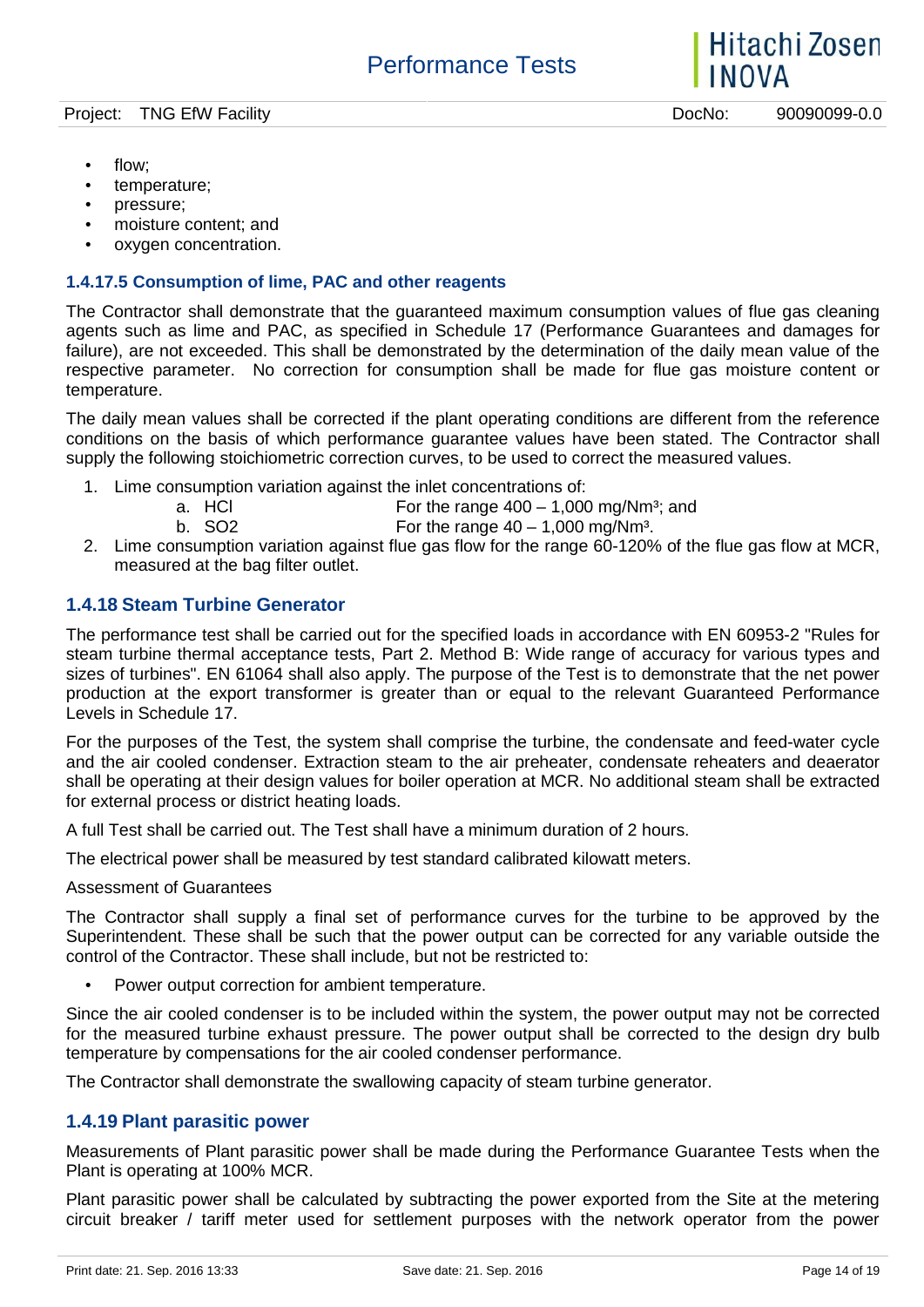| Project: | <br>EfW<br>NG.<br>Facility | JocNo. | 90090099-<br>-v.u |
|----------|----------------------------|--------|-------------------|
|          |                            |        |                   |

measured at the terminals of the steam turbine generator. The Test shall be carried out with all consumers in normal operation excluding building services, civil scope and Company scope.

The electrical power shall be measured by test standard calibrated kilowatt meters.

#### **1.4.20 Noise**

Measurement of the maximum noise emission shall be carried out during the Performance Guarantee Tests when the Plant is operating. All Plant areas shall be assessed to measure compliance with the Guaranteed Performance Levels. In particular, the Contractor shall prove that all Plant areas meet the Guaranteed Performance Levels defined in Schedule 17 (Performance guarantees and damages for failure

The assessment of any changes in external noise levels shall be carried out in accordance with the Interim Construction Noise Guideline (DECC, 2009), NSW Industrial Noise Policy (EPA, 2000) and Australian Standard AS 1055 – Acoustics – Description and measurement of environmental noise. Measurements shall be taken before and after the Plant is operational and the assessment calculations shall consider the characteristics of the noise (tonal, impulsive, etc.) and where applicable, apply modifying factors in accordance with Section 4 of the Industrial Noise Policy. The readings shall be adjusted using SoundPLAN noise prediction modelling software or similar methodology so that worst case meteorological conditions as specified in the Project Approval are considered when making the assessment.

For each sensitive receptor location the Plant shall comply with the conditions of the Planning Consent.

The Contractor shall be responsible for making any changes necessary to ensure that the noise levels comply with the requirements of the Environment Protection License and the Planning Consent.

#### **1.4.21 Equipment capacity**

During the Performance Tests or at any time before, individual items of equipment shall be tested to demonstrate that it can achieve its nominal design capacity and is fit for its purpose. In particular, equipment designed for duty/standby shall be tested to ensure that under the normal design conditions only the duty item is required. These tests shall include:

- 1. duty/standby pumps such as feedwater pumps, condensate pumps, etc;
- 2. fan capacities;
- 3. flue gas cleaning reagents such as lime, PAC and FGT residue systems including metering equipment;
- 4. boiler water plant;
- 5. waste feed cranes;
- 6. waste handling equipment including dosing systems;
- 7. ash conveyors;
- 8. fire pumps;
- 9. turbine swallowing capacity and
- 10. the compressed air system

#### **1.4.22 Reporting of Tests**

The Contractor shall provide a report on the Guarantee Tests shall containing all relevant information necessary to demonstrate that the Plant has met the specified Guaranteed Performance Levels. All manipulations or adjustments must be capable of independent verification. The content of the report shall include:

- 1. a description of the measuring points;
- 2. a description of the measuring methods;
- 3. the certificates of measuring equipment and auxiliaries;
- 4. a description of the Plant operation during the Performance Guarantee Tests;
- 5. a description of additional preparations/installations;
- 6. listings / chart records of measured raw data with time/date relation;
- 7. conversion and correction methods;

Hitachi Zosen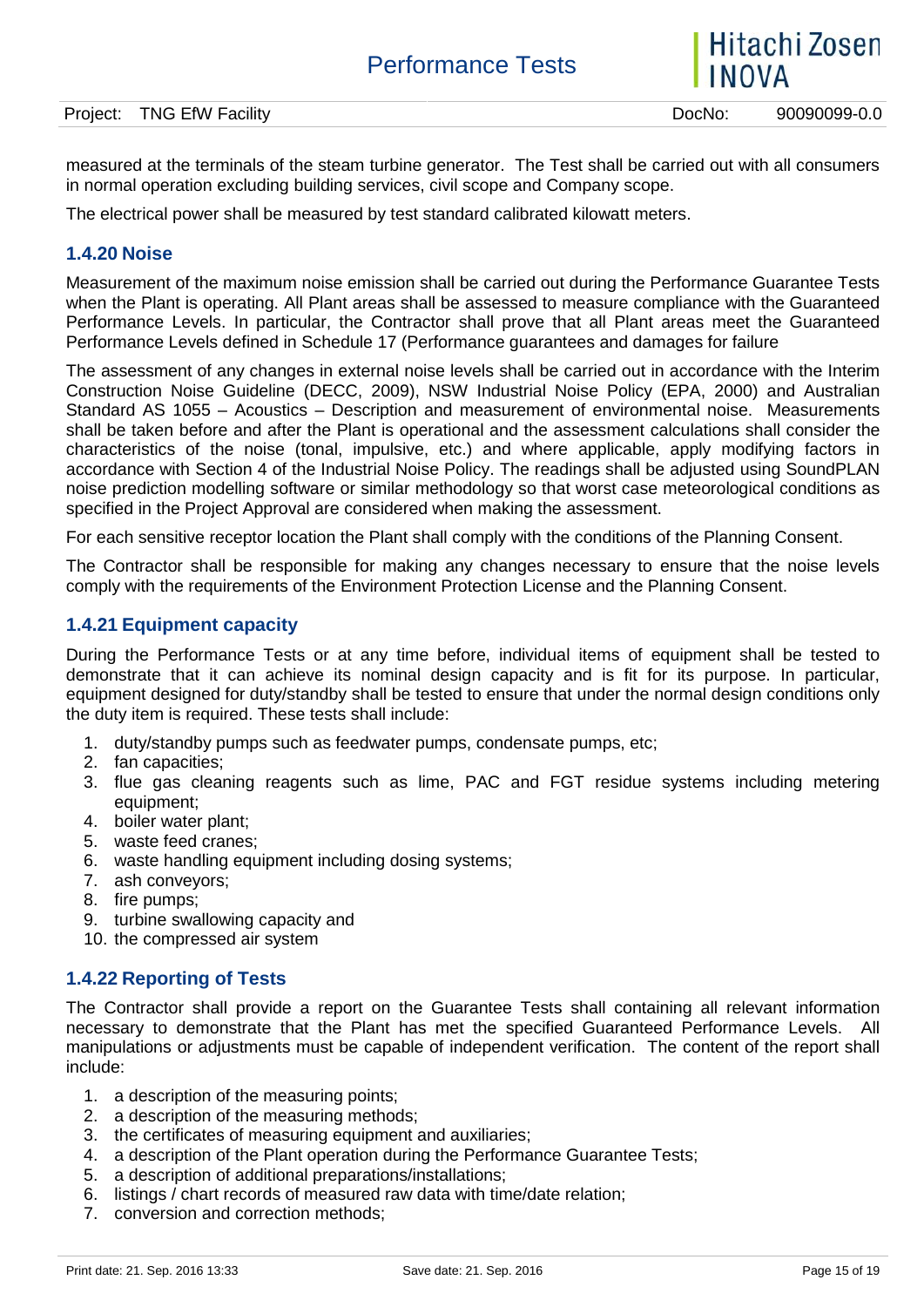Hitachi Zosen **INOVA** 

- 8. converted or corrected data with time/date relation;
- 9. a comparison of Plant data with requirements/guarantees;
- 10. the results of all laboratory sampling and testing;
- 11. a final conclusion; and
- 12. raw data from continuous monitoring issued as charts in any report. The data shall be issued as Windows compatible files on disk together with a file description.

Within one month of the completion of a Test, the Contractor shall supply the Superintendent with the Test report containing a complete evaluation of the results.

Where specified within a relevant standard, the Contractor shall supply test reports in accordance with the requirements of the standard.

## **1.5 Visual inspection**

When the Performance Guarantee Tests have been successfully completed, the Plant shall be shut down and a visual internal inspection shall be made jointly by the Superintendent, the Principal and the Contractor of all works within the Contractor's scope of Works. The inspection will be passed if no corrosion, leaks, thermal stress, abnormal wear or damage are observed. No equipment will be dismantled without good cause, although the Superintendent shall be at liberty to open and inspect within all ports, doors, hoods and covers provided on the Plant. If the inspection is satisfactory, the Superintendent shall issue the Performance Test Certificate.

## **1.6 Availability Test**

The Contractor shall conduct the Availability Test in accordance with the Contract. These Tests shall include the Tests set out within this Schedule as well as those Tests which the Contractor considers to be necessary to demonstrate that the Plant meets the requirements of the Availability Test. A summary of the Availability Test is included in the table below:

| Starting criteria        | Issuing of the Performance Test Certificate, following visual inspection. |
|--------------------------|---------------------------------------------------------------------------|
| <b>Duration</b>          | 365 days                                                                  |
| Success criteria         | The Plant has achieved the required Availability.                         |
| <b>Result of success</b> | The issuing of the Acceptance Certificate.                                |

The one year Availability Test shall commence after the issue of the Performance Test Certificate followed by the visual inspection or at a time mutually agreed by the Contractor, Principal and Superintendent within 14 days of issue of the Performance Test Certificate. The Availability Test shall be carried out over a continuous period of 8760 hours in accordance with the requirements as defined in Schedule 17.

If, during the initial 12 months Availability Test period, it becomes apparent that the Contractor will fail the Availability Test, then the Parties shall discuss when the Contractor will be able to access the Plant to carry out rectification activities before the Availability Test is restarted. The Contract may request that the Principal reschedule the planned maintenance schedule so as to allow the Contractor this access at mutually convenient times and the Principal shall act reasonably in responding to any such request. If the duration of all rectification activities during the Availability Test cannot be completed within the 400 hours pf planned outages as specified in item 7 below, the additional rectification activities beyond the 400 hours shall be deemed as unplanned shutdown and the Plant hall be considered as not Available.

The Availability Test shall be conducted in accordance with the following requirements.

- 1. The Plant is operated within the Combustion Diagram whenever sufficient fuel is available.
- 2. For periods when, for reasons not connected with the operation and maintenance of the Plant, the Principal schedules a lower steam flow within the limits of the Combustion Diagram or the stoppage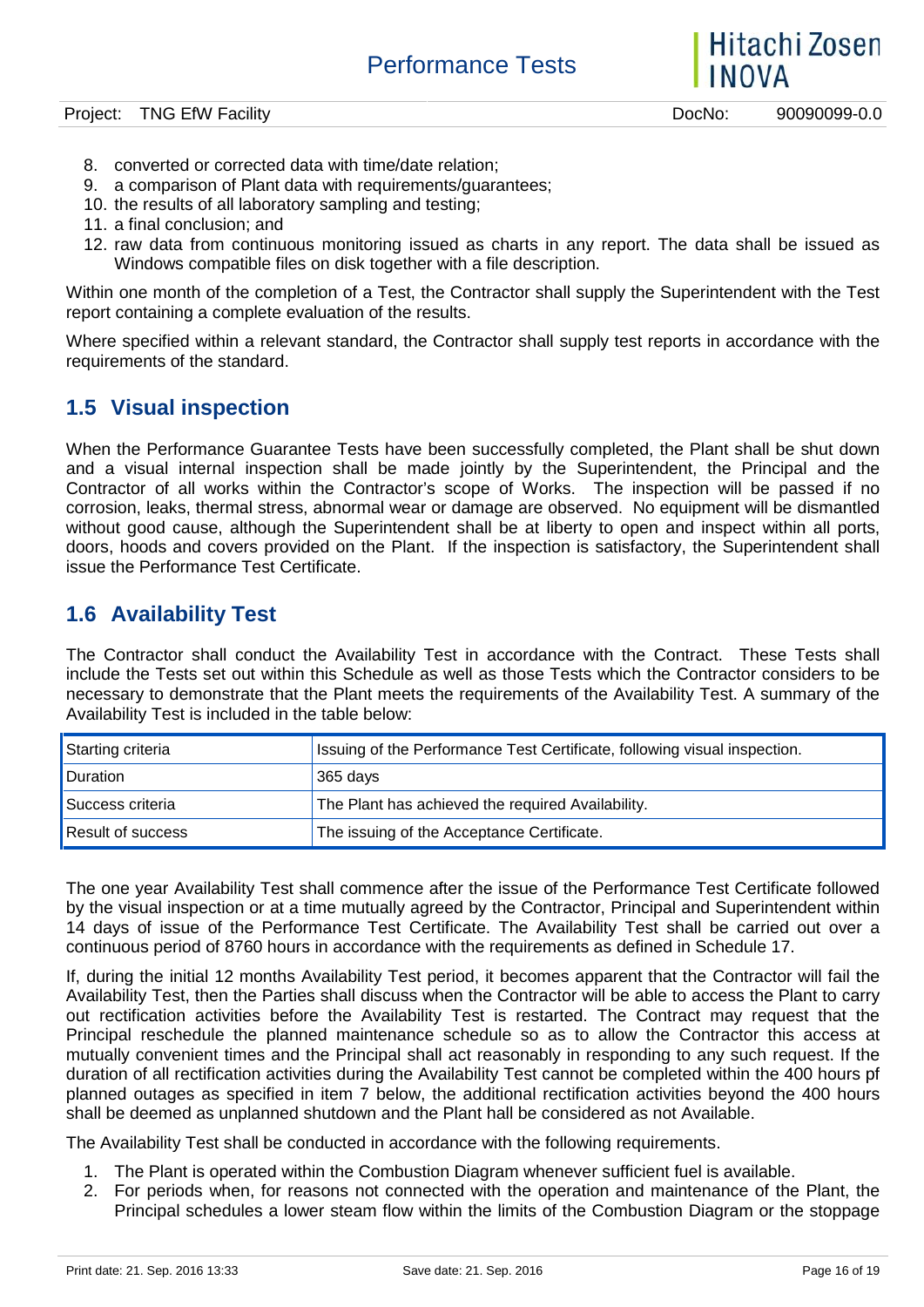of one or more boiler streams, but the Plant is Available, the Plant shall be considered to be fully Available.

- 3. The Availability Test will be suspended if stopped due to:
	- a. a shortfall of Waste where the Plant has to be shutdown; or
	- b. a disruption to the grid connection which causes a shutdown of incineration; or
	- c. a one-off failure event to major equipment that does not reflect the long-term Availability of the Plant, i.e. significant boiler or steam turbine failure due to a manufacturing defect or a defect in material or erection;
	- d. a shutdown of the Plant due to a breach by the Principal of his obligations under the Contract, i.e. to supply reagents or remove residues.

In any of these events, the period of suspension will be added to the period of measurement so that the total period of the Availability Test is 8760 hours plus the period of suspension.

- 4. If the Plant stops due to lack of Waste, and the Contractor decides to proceed with rectification activities by agreement with the Principal, the Plant will only be considered to be Available during the period when sufficient Waste to operate the Plant at MCR is not available, not for any additional outage time caused by the Contractor's rectification activities.
- 5. Should the Availability not be reached by any circumstances which are the responsibility of the Principal, including the Operation Contractor, the Contractor shall not be held responsible. In this case, and except where this Schedule specifies otherwise, to the extent that the failure to meet the criteria for Availability is a consequence of such circumstances, the Plant shall be deemed to have been Available for the duration of the outage.
- 6. If the Plant or turbine is not Available, the Principal shall inform the Contractor without unnecessary delay, in writing, and within 4 hours about any relevant damage, faults or restrictions on performance during the Availability Test period together with the apparent reason for the fault. If the Principal exceeds the 4 hours to inform the Contractor, the non-Availability shall be calculated only from the moment of receipt of the Principal's respective written notice. The Principal shall be obligated to operate the Plant in accordance with the Operations and Maintenance Manuals and Good Industry Practice and shall take measures to rectify or minimise any outage or restriction on performance provided that the Principal shall always maintain the safe operation of the Plant and shall not be required to take any action that might jeopardise any warranty from the Contractor. The Principal shall maintain and make available to the Contractor all and complete Documentation of Plant outages or reduced load operation, including the reason for the outage or reduced load operation. To the extent that an outage is a consequence of a failure of the Principal pursuant to Schedule 3 (Principal Obligations):
	- a. to operate the Plant in accordance with the Operations and Maintenance Manuals and Good Industry Practice; or
	- b. to give the Contractor the opportunity to address the problem by means of a prompt notice of the problem,

the Plant shall be deemed to have been Available for the duration of the outage.

The data required for the verification of the guarantees in Schedule 17 and the format will be agreed by all Parties involved prior to commencement of the Availability Test. The Principal shall have the burden to proof that any outage is the responsibility of the Contractor.

- 7. The Contractor shall rectify the defects as soon as reasonably practical or, in case such defects do not require any decommissioning of the system before the next planned outage, specify the time at which defects will be rectified. Such defects will be rectified during the next planned outage and the Principal shall give to the Contractor all reasonable access during that period necessary for the rectification.
- 8. Throughout the Availability Test period, the Contractor acknowledges that the Principal shall undertake planned outages to carry out planned maintenance according to the Operation and Maintenance Manual requirements, including the annual boiler clean. The non-Availability due to planned outages shall not exceed 400 hours of operation per year. The variation to the planned outages period for the Availability Test shall be taken as:
	- a. If the total planned outage time is shorter than 400 hours the remaining time may be utilised as unplanned outage for the purpose of the Availability Test.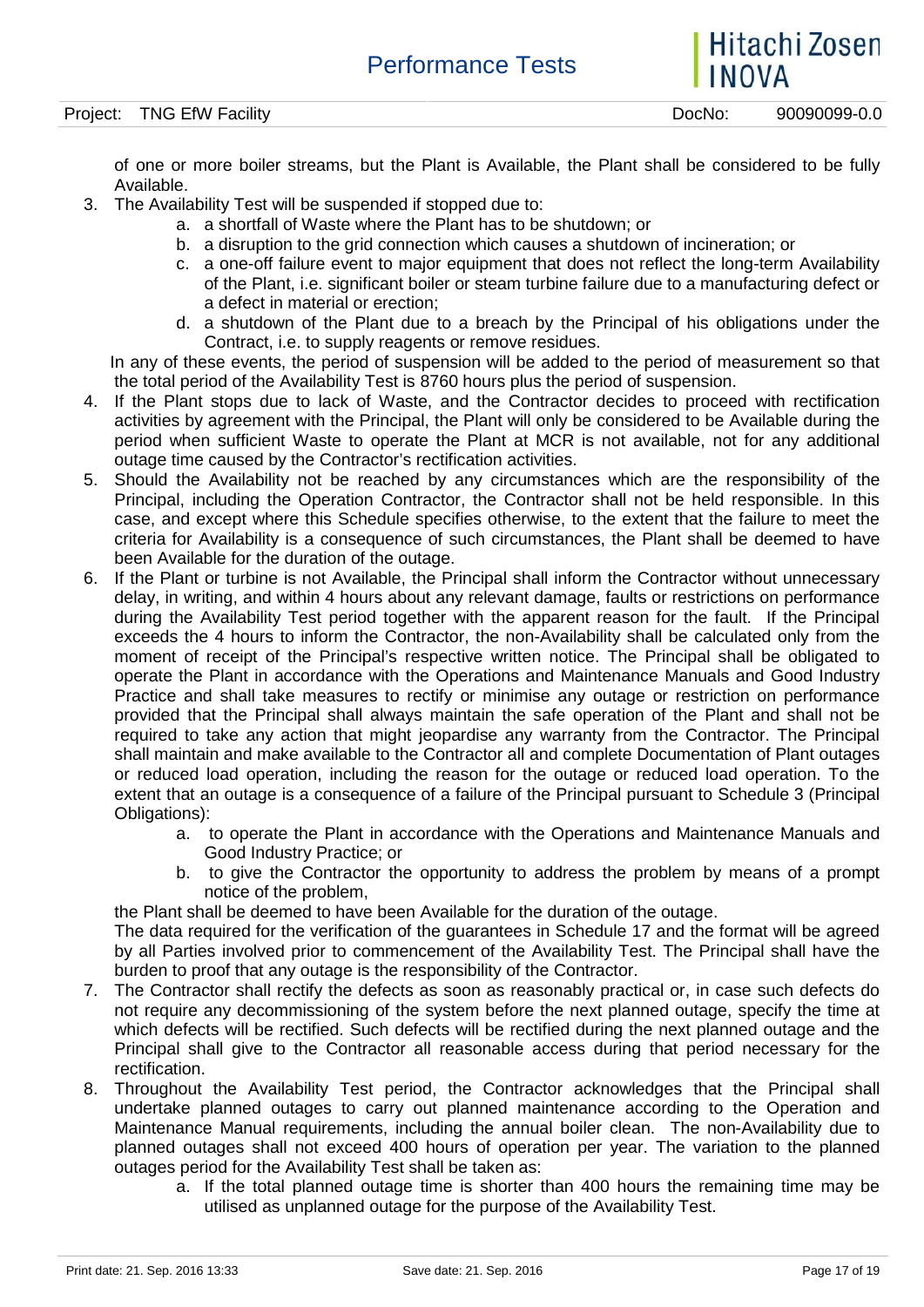- b. If the total planned outage caused the Principal's activities is longer than 400 hours, the Contractor shall be credited for the lost time of the Plant being Available. This means that for the period of extended outage time the Plant shall be deemed to have been Available.
- c. If and to the extent that the extended outage is a result only of the Contractor's work including rectification activities, it shall not be credited as the Plant being Available.

The Contractor shall be entitled to make full use if any planned or unplanned system outages for the purpose of inspection, cleaning or improvement provided this does not interfere with the Operator's activities during the system outage, who shall act reasonably.

- 9. Any planned outage of an incineration line or turbine group shall be announced by the Principal to the Contractor 8 weeks prior to the commencement of the outage.
- 10. The Plant shall be operated and maintained by suitably qualified and fully trained operating and maintenance personnel in accordance with the requirements and recommendations of the Operating and Maintenance Manuals supplied by the Contractor in accordance with this Contract and with Good Industry Practice. Should an outage be caused and / or lengthened or the performance of the Plant be reduced by the Principal's or Operation Contractor's staff, the Plant shall be considered Available where reasonable written instructions provided by the Contractor have not been adhered to or where the actions or omissions of the Principal's or Operation Contractor's staff are not in accordance with Good Industry Practice. For these purposes, "Available" means that to the extent that a lack of Availability is a consequence of such outage or lengthening, the Plant shall be deemed to have been Available for this period.

The Contractor shall not be entitled to any relief on the basis that the Plant has not been correctly operated or maintained except to the extent that such incorrect operation or maintenance is the responsibility of the Principal including but not limited to the events mentioned in item 5 and 6 of this section. The Principal's or Operation Contractor's personnel shall be capable of repairing small defects and restarting the Plant after a shutdown in accordance with the training provided by the Contractor.

- 11. If the Plant is not Available due to force majeure which, for the purpose of this paragraph, shall include protestor actions, the Availability Test shall be suspended. The period of suspension will be added to the period of measurement so that the total period of the Availability Test is extended by the length of the suspension. For the avoidance of doubt, this paragraph 11 is without prejudice to Clause [] (Protestor Action) and Clause [] (Termination on Force Majeure) of the EPC Contract.
- 12. The stock of spare and wear parts supplied by the Contractor for Plant shall be maintained and made available by the Principal. Spare Parts taken from stock for the purposes of the Availability Test shall be re-ordered by the Contractor, at the Contractor's expense, within 1 week after Principal notified the Contractor.
- 13. The operating hours of the boilers and steam turbines shall be continuously measured, by the methodology outlined in Schedule 17, within the DCS which shall provide instantaneous and accumulated values for each parameter and cumulative Availability. Corrections for misperformance due to the Principal's defaults e.g. lack of waste, and notification times shall be added manually and mutually agreed.

Prior to commencement of the Availability Test all calculations within the DCS shall be verified by the Principal. Other instruments may be used by the Contractor, subject to agreement with the Principal, to gather information to support the calculations.

#### **1.6.1 Availability Test Report**

The Contractor shall issue at the end of the Availability Test a report summarising the performance of the Plant during the Availability Test based on the records from the DCS of the Plant and other instruments as agreed with the Principal who shall act reasonably. The Operator Contractor of the Plant shall maintain documentation of all Plant outages, including reasons for the outages, and of all data necessary for the calculation of the Availability. The report shall be issued within 2 weeks of completion of the Availability Test. The Principal shall approve or reject the report within 2 weeks. Approval shall not be unreasonably withheld or delayed.